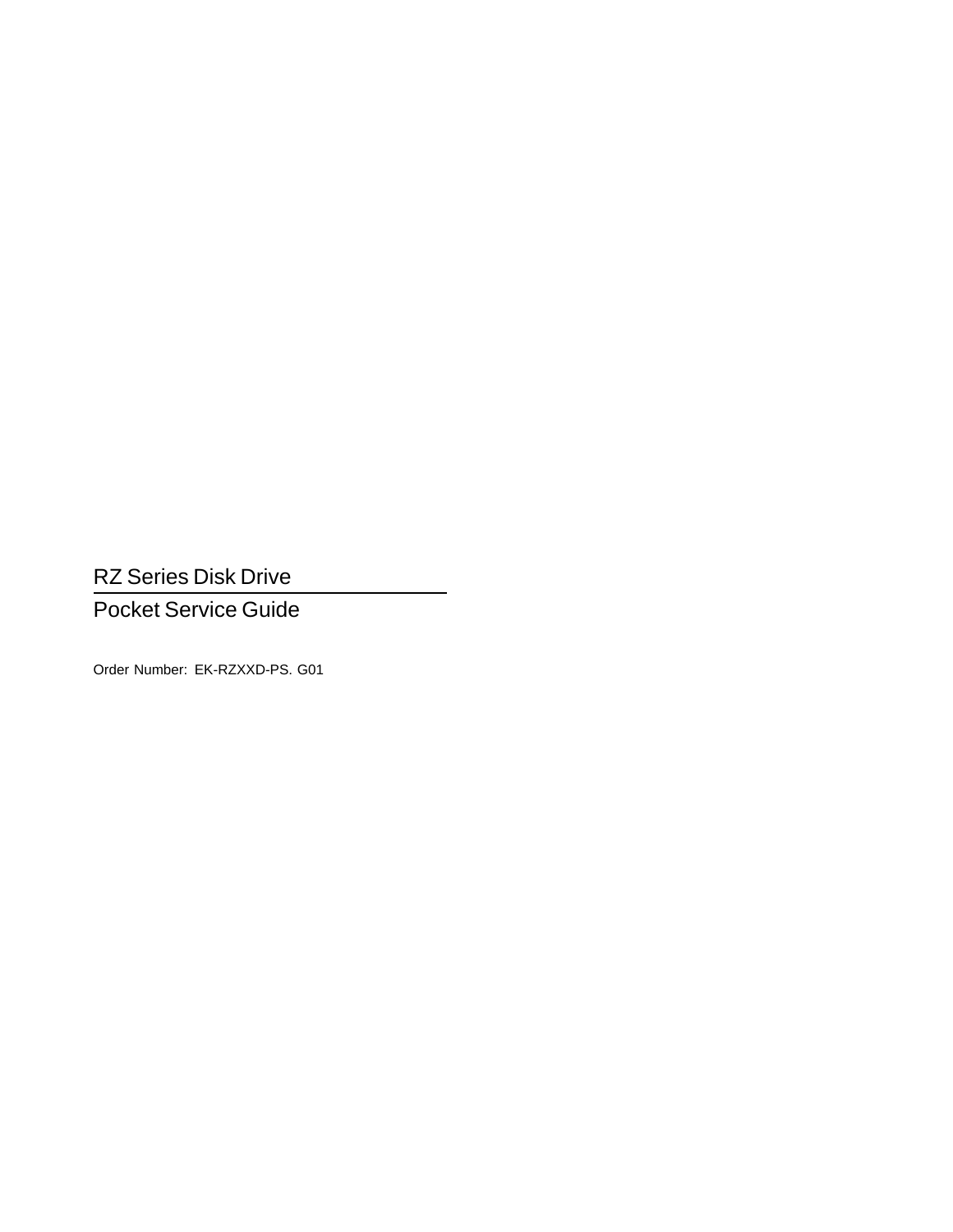#### **October 1993**

Digital Equipment Corporation makes no representations that the use of its products in the manner described in this publication will not infringe on existing or future patent rights, nor do the descriptions contained in this publication imply the granting of licenses to make, use, or sell equipment or software in accordance with the description.

© Digital Equipment Corporation 1993. All Rights Reserved. Printed in U.S.A.

The following are trademarks of Digital Equipment Corporation: DEC, DECmailer, DECservice, DSA, DSSI, MicroVAX, MSCP, Q–bus, SERVICenter, VAX, VAXsimPLUS, VMS, and the DIGITAL logo.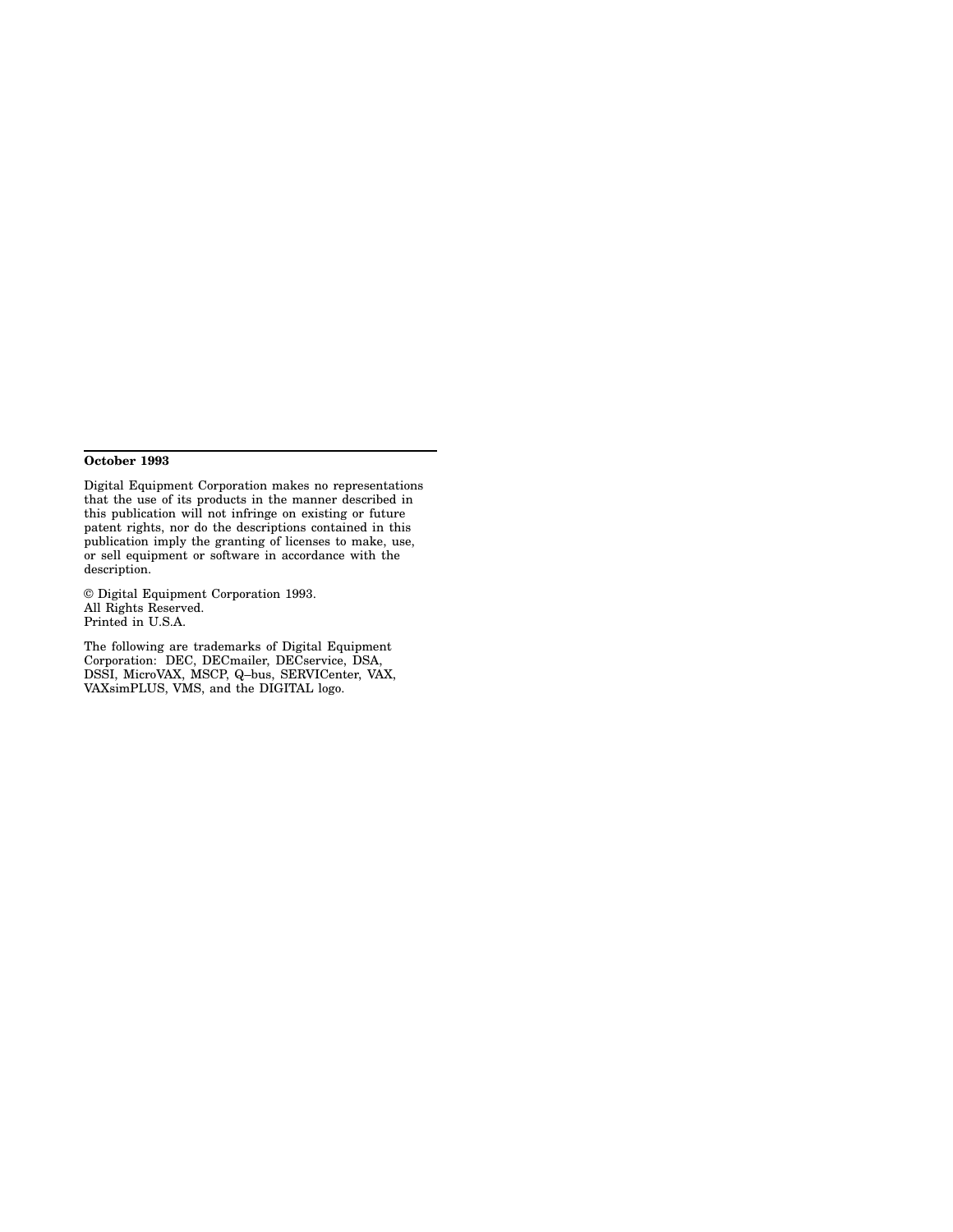# **Contents**

### **1 Introduction**

| 1.1 | Formatted Capacity       | $1 - 2$ |
|-----|--------------------------|---------|
| 1.2 | Service Strategy         | $1 - 2$ |
| 1.3 | Associated Documents     | $1 - 2$ |
|     | 2 Configurations         |         |
| 21  | RZ22 and RZ23 Disk Drive |         |
|     | Configuration            | $2 - 2$ |
| 2.2 | RZ23L Disk Drive         | $2 - 4$ |
| 2.3 | RZ24 Disk Drive          | $2 - 5$ |
| 2.4 | RZ24L Disk Drive         | $2 - 6$ |
| 2.5 | $RZ25$ Disk Drive        | $2 - 7$ |
| 2.6 | RZ25L Disk Drive         | $2 - 9$ |

| 2.7<br>RZ26B Disk Drive<br>RZ55, RZ56, RZ57, and RZ58 Disk<br>2.8<br>2.9 |                 | - -      |
|--------------------------------------------------------------------------|-----------------|----------|
|                                                                          |                 | $2 - 12$ |
|                                                                          |                 |          |
|                                                                          |                 | $2 - 14$ |
|                                                                          | RZ73 Disk Drive | $2 - 16$ |

## **3 Troubleshooting**

## **4 FRU Procedures**

| 4.1 | Service Strategy                | 4–1 |
|-----|---------------------------------|-----|
| 4.2 | Removing and Replacing RZ22 and |     |
|     | $RZ23$ FRUs                     | 4–2 |
| 4.3 | Replacing RZ23L, RZ24, RZ24L,   |     |
|     | RZ25, RZ25L, and RZ26B FRUs     |     |
| 4.4 | Removing and Replacing RZ55     |     |
|     | FRUs                            | 4–5 |
| 4.5 | Removing and Replacing RZ56,    |     |
|     | RZ57, and RZ58 FRUs             |     |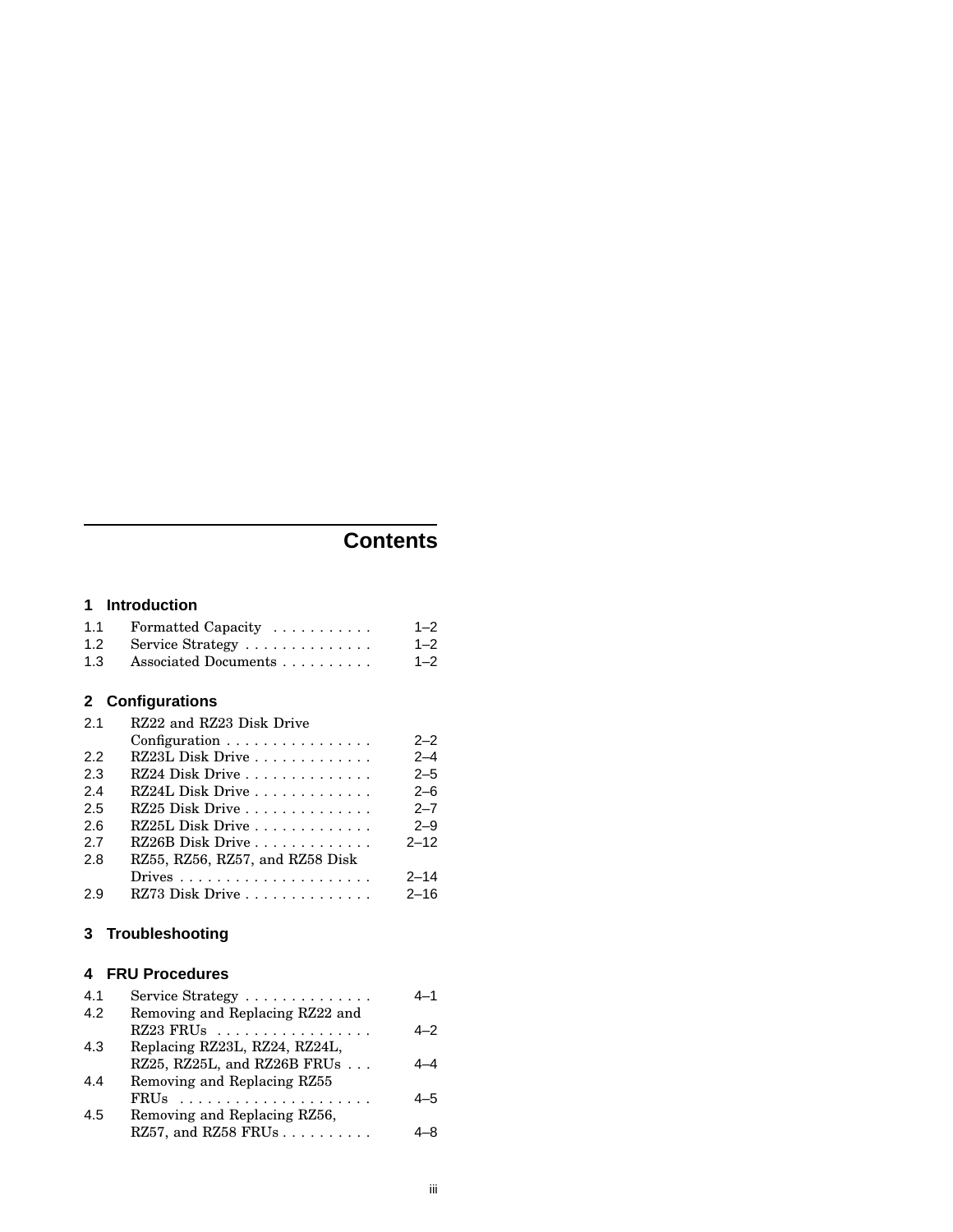| 4.6 | Removing and Replacing RZ73 |      |  |
|-----|-----------------------------|------|--|
|     | FRUs                        | 4-11 |  |

# **5 Recommended Spare Parts**

# **Figures**

| $2 - 1$ | RZ22 and RZ23 Drive Module                       |          |
|---------|--------------------------------------------------|----------|
|         |                                                  | $2 - 2$  |
| $2 - 2$ | RZ23L Drive Module                               |          |
|         | $Layout \ldots \ldots \ldots \ldots \ldots$      | $2 - 4$  |
| $2 - 3$ | RZ24 Drive Module Layout                         | $2 - 5$  |
| $2 - 4$ | RZ24L Drive Module                               |          |
|         | $Layout \ldots \ldots \ldots \ldots \ldots$      | $2 - 6$  |
| $2 - 5$ | RZ25 Drive Module Layout                         | $2 - 7$  |
| $2 - 6$ | RZ25L Drive Module                               |          |
|         |                                                  | $2 - 9$  |
| $2 - 7$ | RZ26B Drive Module                               |          |
|         | $Layout \ldots \ldots \ldots \ldots \ldots$      | $2 - 12$ |
| $2 - 8$ | RZ55, RZ56, RZ57, and RZ58                       |          |
|         | Drive SCSI Connectors                            | $2 - 14$ |
| $2 - 9$ | RZ73 Drive SCSI                                  |          |
|         | $Connectors \ldots \ldots \ldots \ldots \ldots$  | $2 - 16$ |
| $3 - 1$ | <b>RZxx Troubleshooting</b>                      |          |
|         | $Flow charts \ldots \ldots \ldots \ldots \ldots$ | $3 - 2$  |
| $4 - 1$ | RZ22 and RZ23 Drive                              |          |
|         | Module/Frame Removal                             | $4 - 3$  |
| $4 - 2$ | RZ55 Drive Bezel Removal                         | $4 - 6$  |
| $4 - 3$ | RZ55 Drive Module                                |          |
|         | Removal                                          | $4 - 7$  |
| $4 - 4$ | RZ56 Bezel Removal                               | $4 - 9$  |
| $4 - 5$ | RZ56, RZ57, and RZ58 Drive                       |          |
|         | Module or HDA Removal                            | $4 - 10$ |
| $4 - 6$ | Separating the RZ73 HDA from                     |          |
|         | the Drive Module                                 | $4 - 12$ |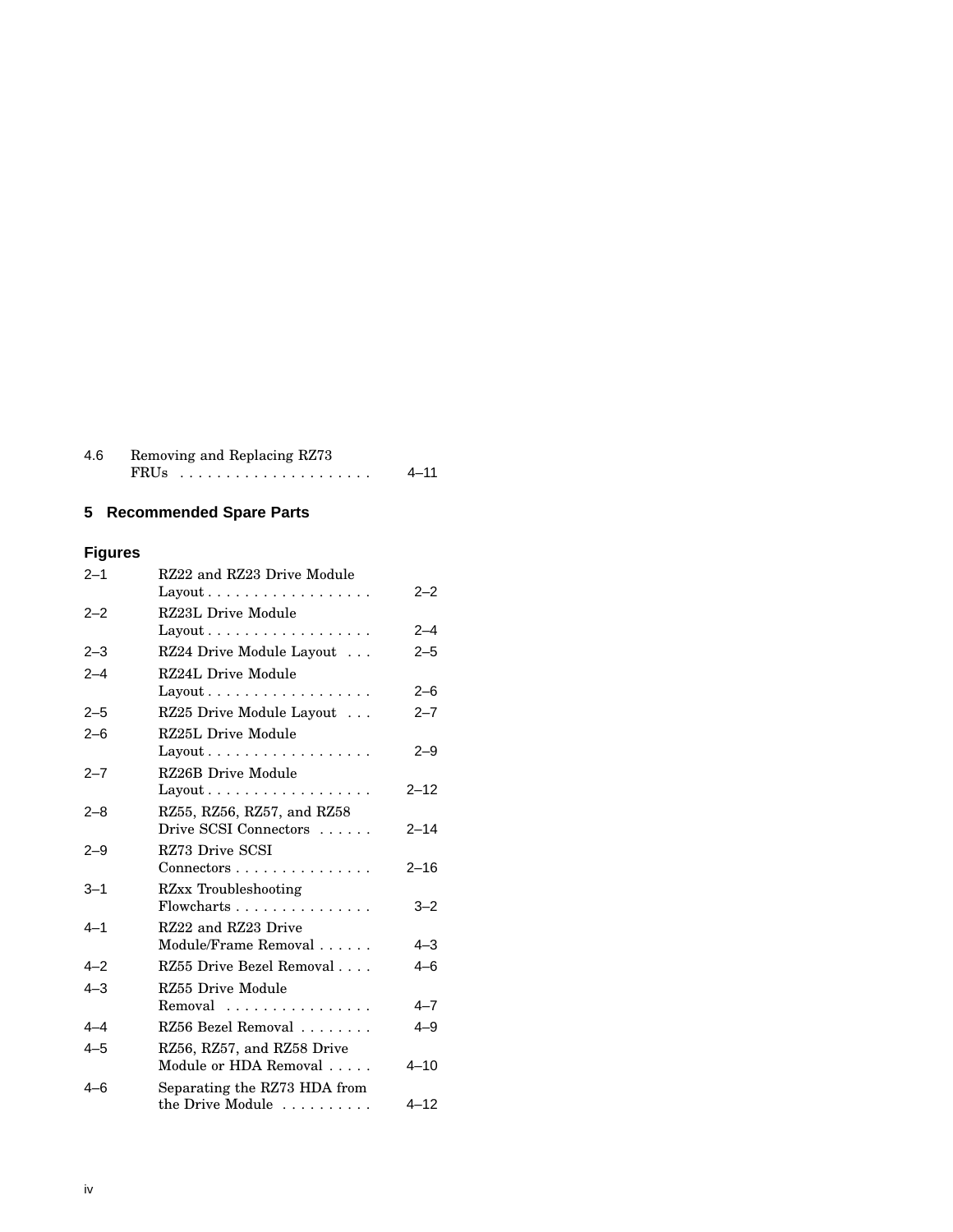| $4 - 7$       | Disconnecting the RZ73 Flex<br>$Circuit \ldots \ldots \ldots \ldots \ldots \ldots$ | $4 - 13$ |
|---------------|------------------------------------------------------------------------------------|----------|
| <b>Tables</b> |                                                                                    |          |
| $2 - 1$       | RZ22 and RZ23 Jumpers                                                              | $2 - 3$  |
| $2 - 2$       | $RZ23L$ Jumpers $\ldots \ldots \ldots$                                             | $2 - 4$  |
| $2 - 3$       | RZ24 Jumpers                                                                       | $2 - 5$  |
| $2 - 4$       | RZ24L Jumpers                                                                      | $2 - 6$  |
| $2 - 5$       | RZ25 Jumpers $(J5$ and $J6)$                                                       | $2 - 8$  |
| $2 - 6$       | RZ25L Jumpers (J2, J5, and                                                         |          |
|               | $J6)$                                                                              | $2 - 10$ |
| $2 - 7$       | RZ26B Jumpers                                                                      | $2 - 13$ |
| $2 - 8$       | RZ55, RZ56 RZ57, and RZ58                                                          |          |
|               | Drive SCSI ID                                                                      | $2 - 15$ |
| 2–9           | RZ73 SCSI ID Selection                                                             | 2–17     |

v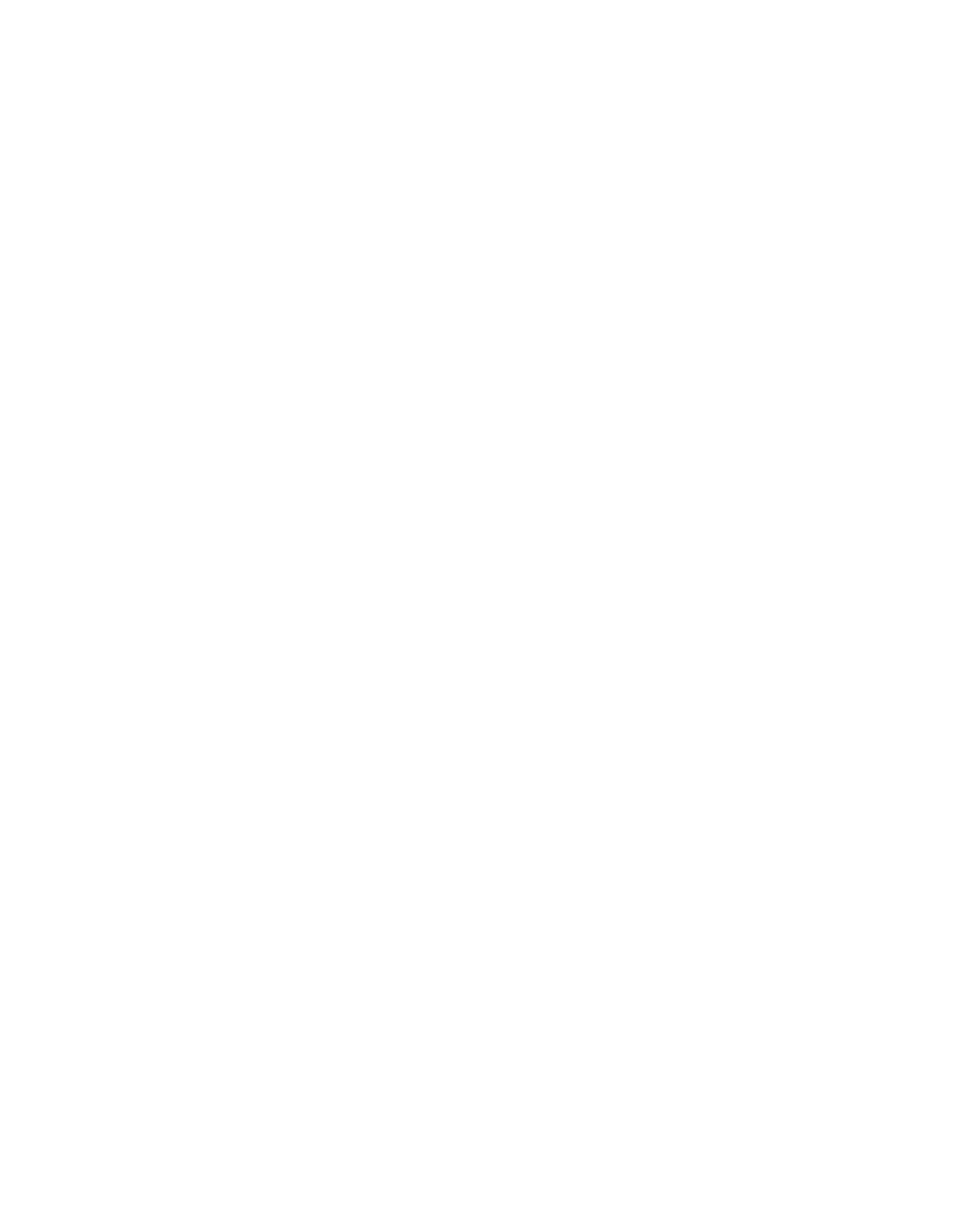# **1 Introduction**

The RZ22, RZ23, RZ23L, RZ24, RZ24L, RZ25, RZ25L, and RZ26B hard disk drives are half-height, highdensity, 3.5-inch Winchester disk drives for use with low-end desktop and workstation systems. These random-access rotating memory devices store data in fixed-length blocks on 90-mm, thin film, rigid media disks. The drives are designed to be mounted horizontally, vertically, and upside-down. They have small computer system interface (SCSI) capability.

The RZ55, RZ56, RZ57, RZ58, and RZ73 hard disk drives are high-performance 5.25-inch drives. These random-access rotating memory devices store data in fixed-length blocks on 130-mm, thin film, rigid media disks. The drives are designed to be mounted horizontally or vertically in a system enclosure (such as a BA213 or BA400) or expansion box (such as the BA40 or BA42).

The RZ series disk drives conform to the common command set (CCS). The medium contained within each RZ series disk drive is a fixed, nonremovable head/disk assembly (HDA).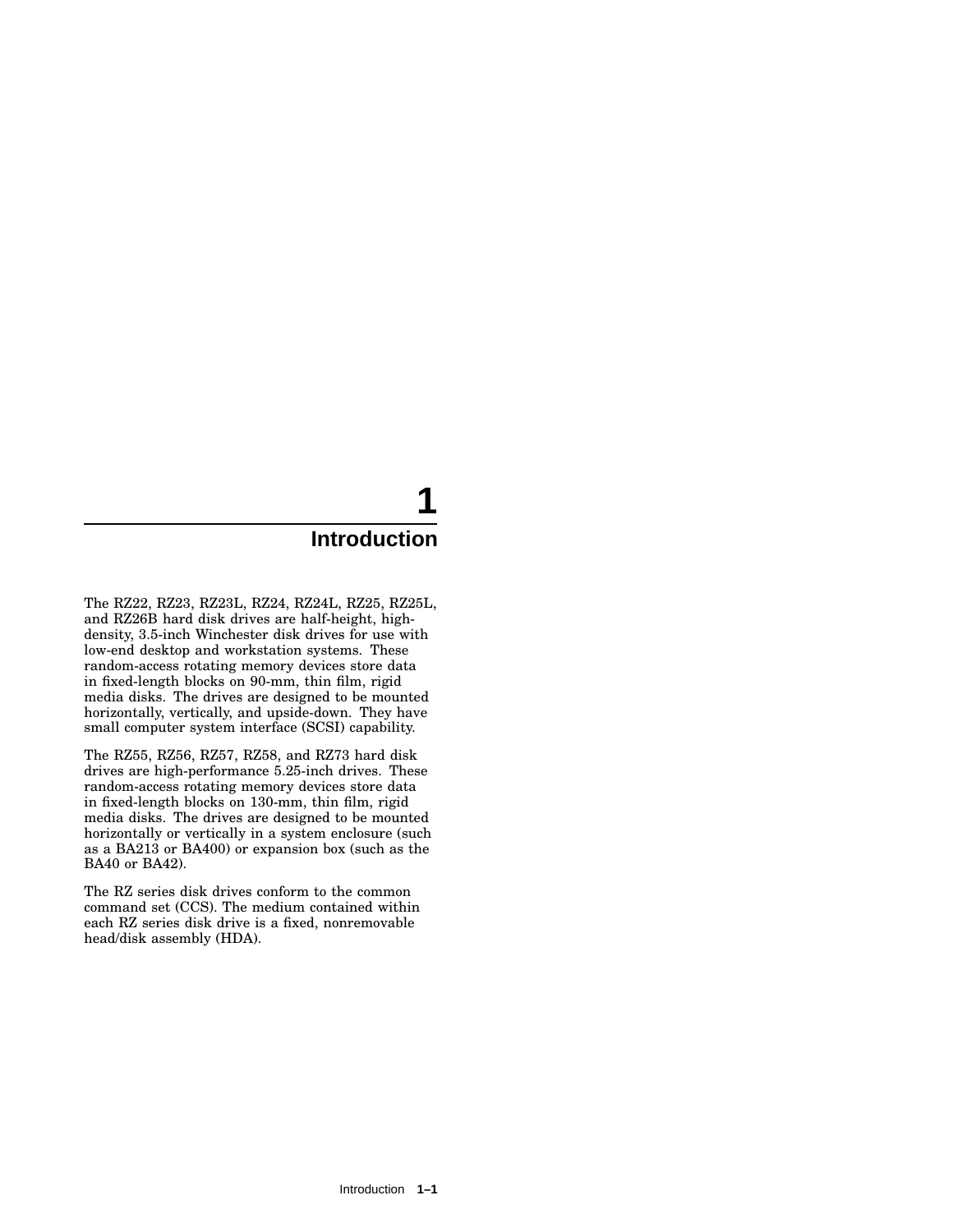**Introduction 1.1 Formatted Capacity**

## **1.1 Formatted Capacity**

| 3.5-Inch Drives |                   | 5.25-Inch Drives |                   |
|-----------------|-------------------|------------------|-------------------|
| <b>RZ22</b>     | 52M <sub>b</sub>  | RZ55             | 332Mb             |
| <b>RZ23</b>     | 104Mb             | RZ56             | 665Mb             |
| <b>RZ23L</b>    | 121Mb             | RZ57             | 1.0G <sub>b</sub> |
| <b>RZ24</b>     | 209M <sub>b</sub> | <b>RZ58</b>      | 1.3 <sub>Gb</sub> |
| RZ24L           | 245Mb             | <b>RZ73</b>      | 2.0 <sub>cb</sub> |
| RZ25            | 426Mb             |                  |                   |
| <b>RZ25L</b>    | 535Mb             |                  |                   |
| <b>RZ26B</b>    | 1.05Gb            |                  |                   |

# **1.2 Service Strategy**

For the RZ23L, RZ24, RZ24L, RZ25, RZ25L, RZ26B, and RZ58 the entire disk drive is replaced. For the RZ22, RZ23, and RZ55 disk drives replace the drive module and then the entire drive option. For the RZ56, RZ57, and RZ73 disk drives replace the drive module and then the HDA.

## **1.3 Associated Documents**

*DECstation 3100 Maintenance Guide* EK-291AA-MG *DECstation 2100/3100 Maintenance Guide* EK-291AB-MG *DECstation 5000 Maintenance Guide* EK-370AA-MG *MicroVAX 3100 Maintenance Guide* EK-A0297-MG *VAXstation 3100 Maintenance Guide* EK-285AA-MG *VAXstation 35xx Maintenance Guide* EK-258AA-MG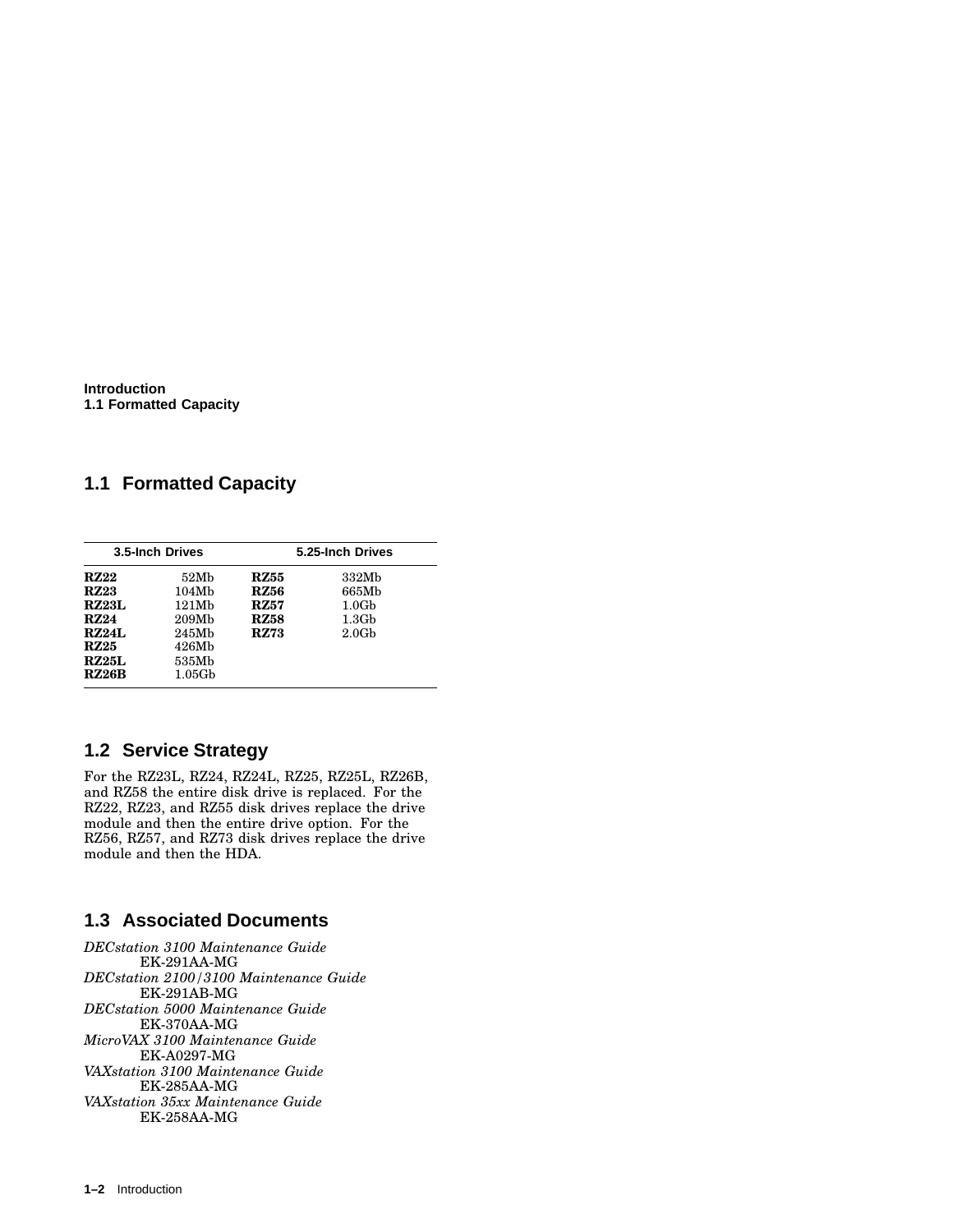# **2 Configurations**

The RZ series disk drives are not designed to be internally terminated. The SCSI bus, however, must be terminated. Therefore, termination must be done within the host system itself or expansion boxes. Refer to the figures in this chapter for the location of the SCSI ID jumpers.

If you receive a drive or drive module with the terminator resistor packs installed, use needlenose pliers to remove them. The terminator resistor packs are located just behind the SCSI port connector.

Refer to the system documentation for information on the correct termination of the SCSI bus. A brief list of system maintenance guides can be found in Section 1.3.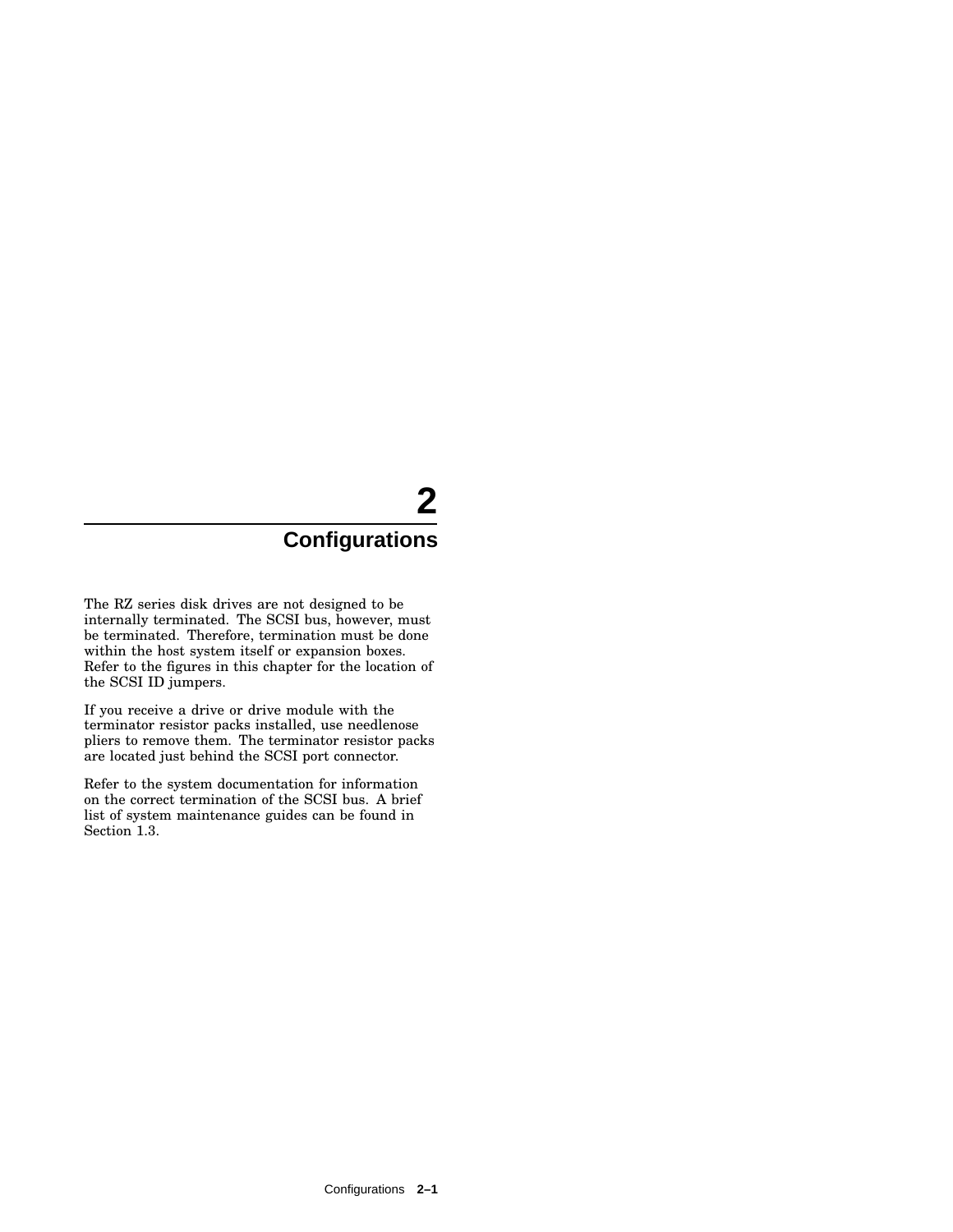**Configurations 2.1 RZ22 and RZ23 Disk Drive Configuration**

# **2.1 RZ22 and RZ23 Disk Drive Configuration**





SHR\_X1141B\_89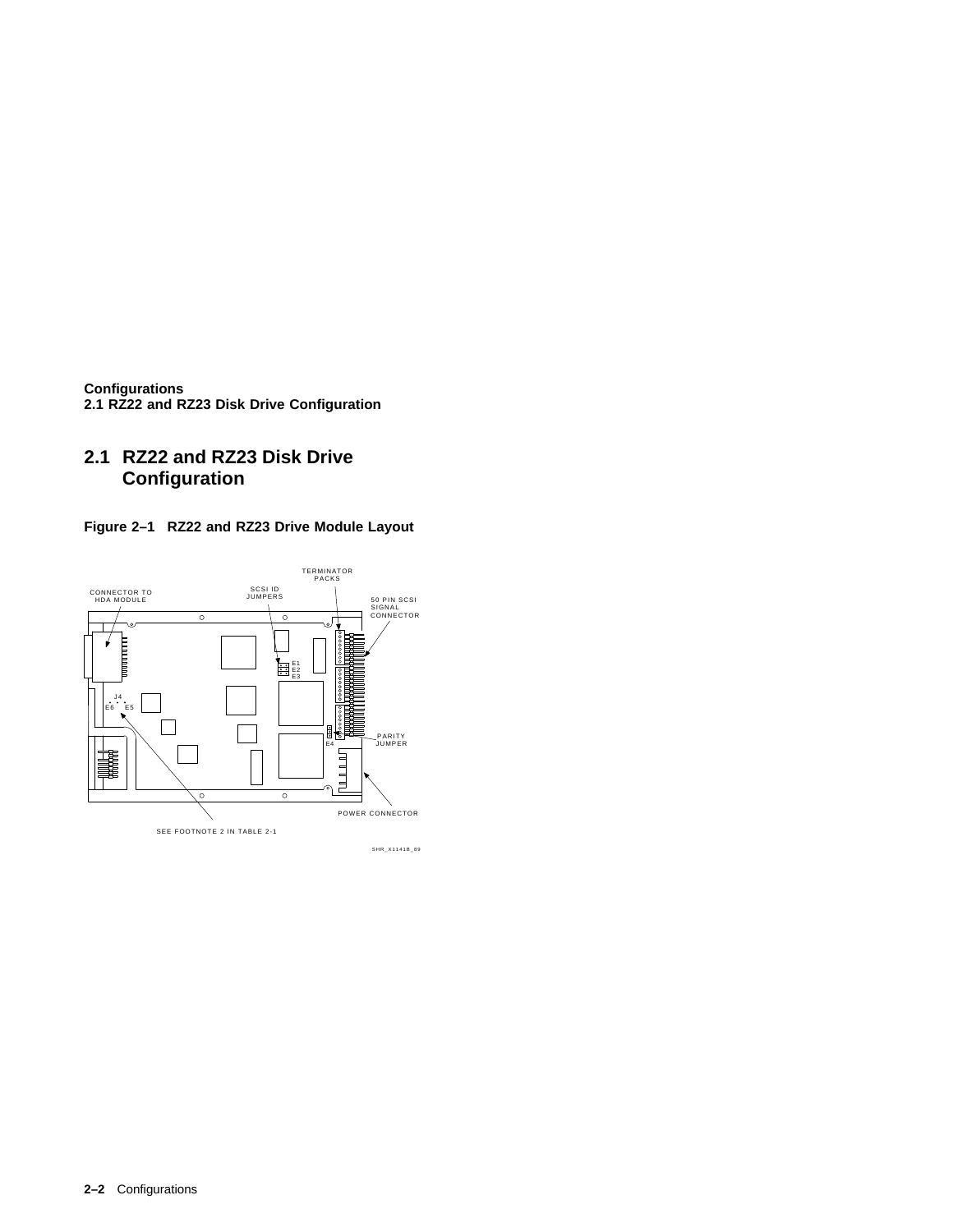**Configurations 2.1 RZ22 and RZ23 Disk Drive Configuration**

**Table 2–1 RZ22 and RZ23 Jumpers**

| <b>SCSI ID</b>   | E1  | E2           | E3  | E4          |  |
|------------------|-----|--------------|-----|-------------|--|
| $\bf{0}$         | Out | Out          | Out | Out         |  |
| 1                | In  | Out          | Out | Out         |  |
| $\boldsymbol{2}$ | Out | In           | Out | Out         |  |
| 3                | In  | In           | Out | Out         |  |
| $\overline{4}$   | Out | Out          | In  | Out         |  |
| 5                | In  | Out          | In  | Out         |  |
| 6                | Out | In           | In  | Out         |  |
| 7                | In  | In           | In  | Out         |  |
|                  |     | $E51$ is Out |     | $E61$ is In |  |

 $^1$ E5 and E6 are present on drive/modules with revision levels BO2 or higher. Manufacturing use only.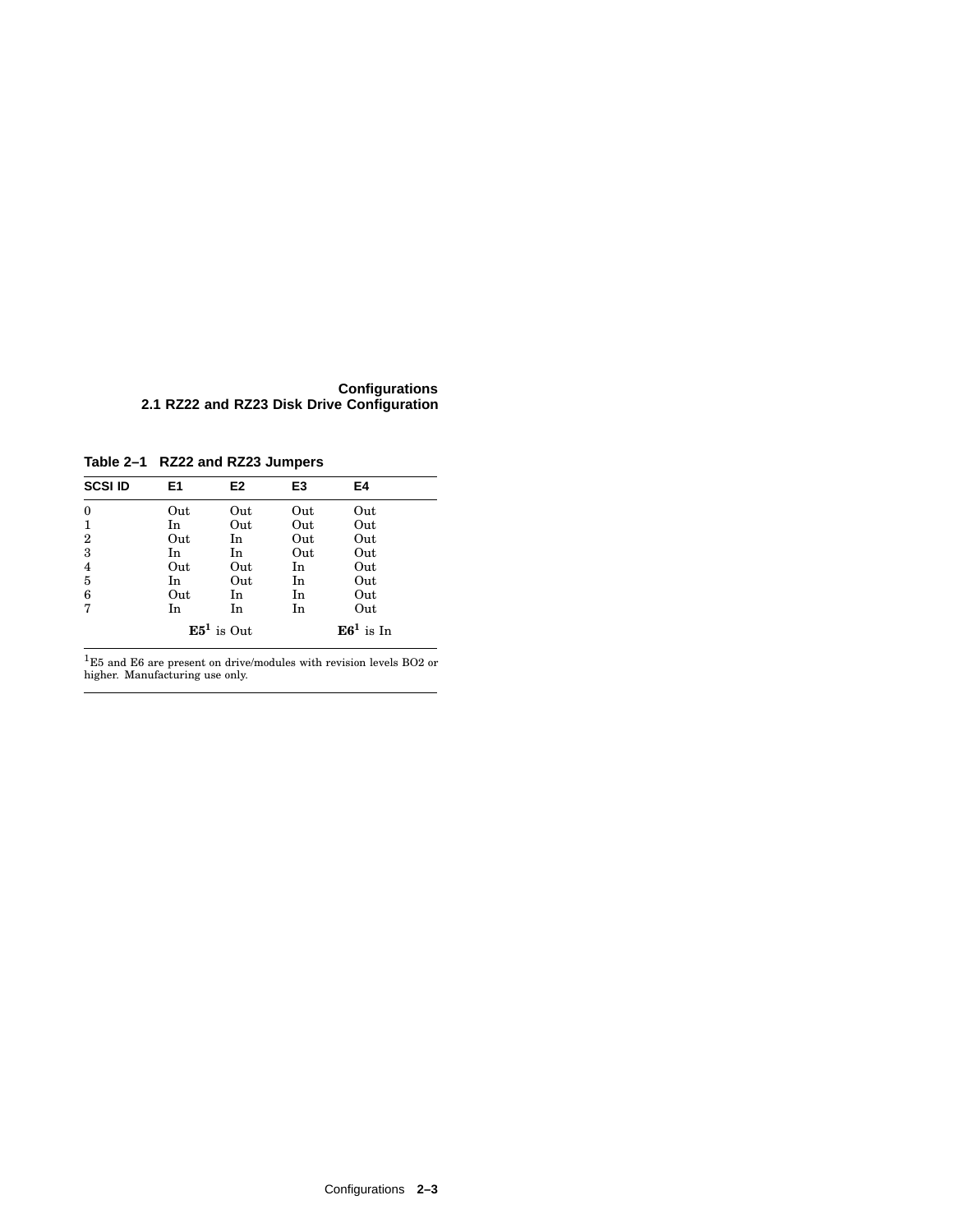**Configurations 2.2 RZ23L Disk Drive**

# **2.2 RZ23L Disk Drive**

## **Figure 2–2 RZ23L Drive Module Layout**



| <b>SCSI ID</b>   | E1  | E2  | E3  |  |
|------------------|-----|-----|-----|--|
| $\boldsymbol{0}$ | Out | Out | Out |  |
| 1                | In  | Out | Out |  |
| $\overline{2}$   | Out | In  | Out |  |
| 3                | In  | In  | Out |  |
| $\overline{4}$   | Out | Out | In  |  |
| 5                | In  | Out | In  |  |
| 6                | Out | In  | In  |  |
| 7                | In  | In  | In  |  |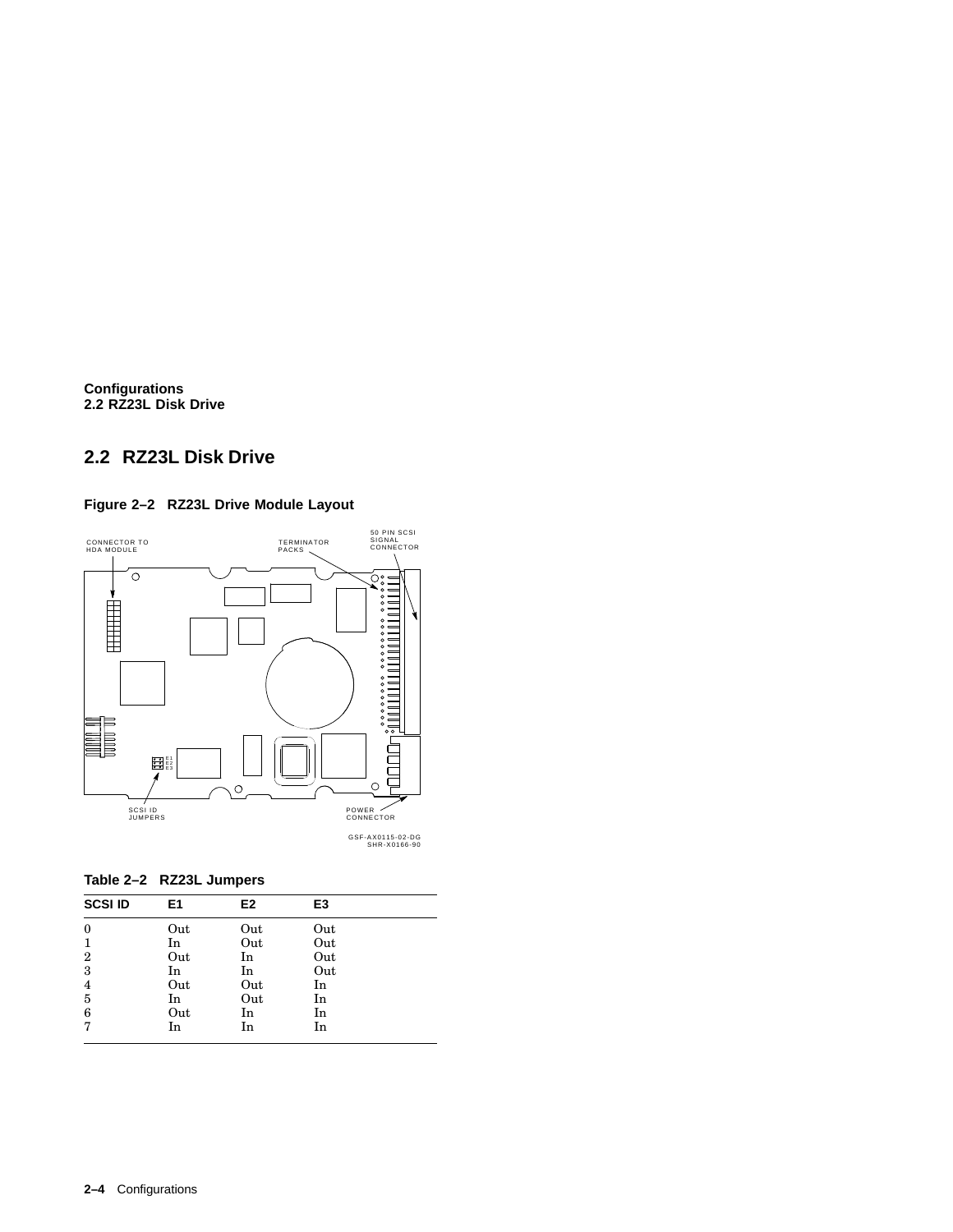**Configurations 2.3 RZ24 Disk Drive**

# **2.3 RZ24 Disk Drive**



**Table 2–3 RZ24 Jumpers**

| <b>SCSI ID</b>   | E1  | E2  | E3  |  |
|------------------|-----|-----|-----|--|
| $\boldsymbol{0}$ | Out | Out | Out |  |
| 1                | In  | Out | Out |  |
| $\overline{2}$   | Out | In  | Out |  |
| 3                | In  | In  | Out |  |
| $\overline{4}$   | Out | Out | In  |  |
| 5                | In  | Out | In  |  |
| 6                | Out | In  | In  |  |
| 7                | In  | In  | In  |  |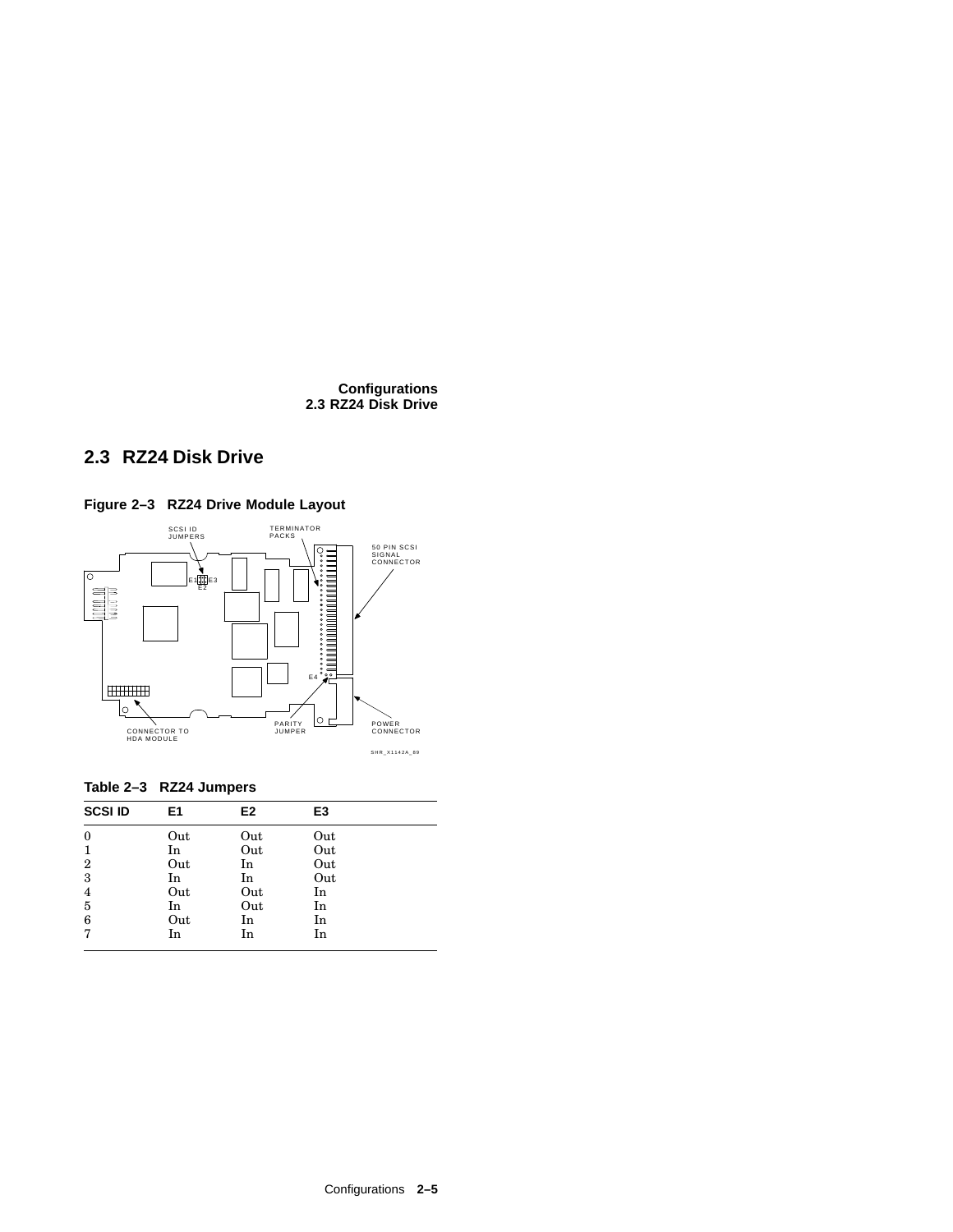**Configurations 2.4 RZ24L Disk Drive**

# **2.4 RZ24L Disk Drive**





## **Table 2–4 RZ24L Jumpers**

| <b>SCSI ID</b> | А2  | A1  | A0  |  |
|----------------|-----|-----|-----|--|
| $\bf{0}$       | Out | Out | Out |  |
| 1              | Out | Out | In  |  |
| $\overline{2}$ | Out | In  | Out |  |
| 3              | Out | In  | In  |  |
| $\overline{4}$ | In  | Out | Out |  |
| $\overline{5}$ | In  | Out | In  |  |
| 6              | In  | In  | Out |  |
| 7              | In  | In  | In  |  |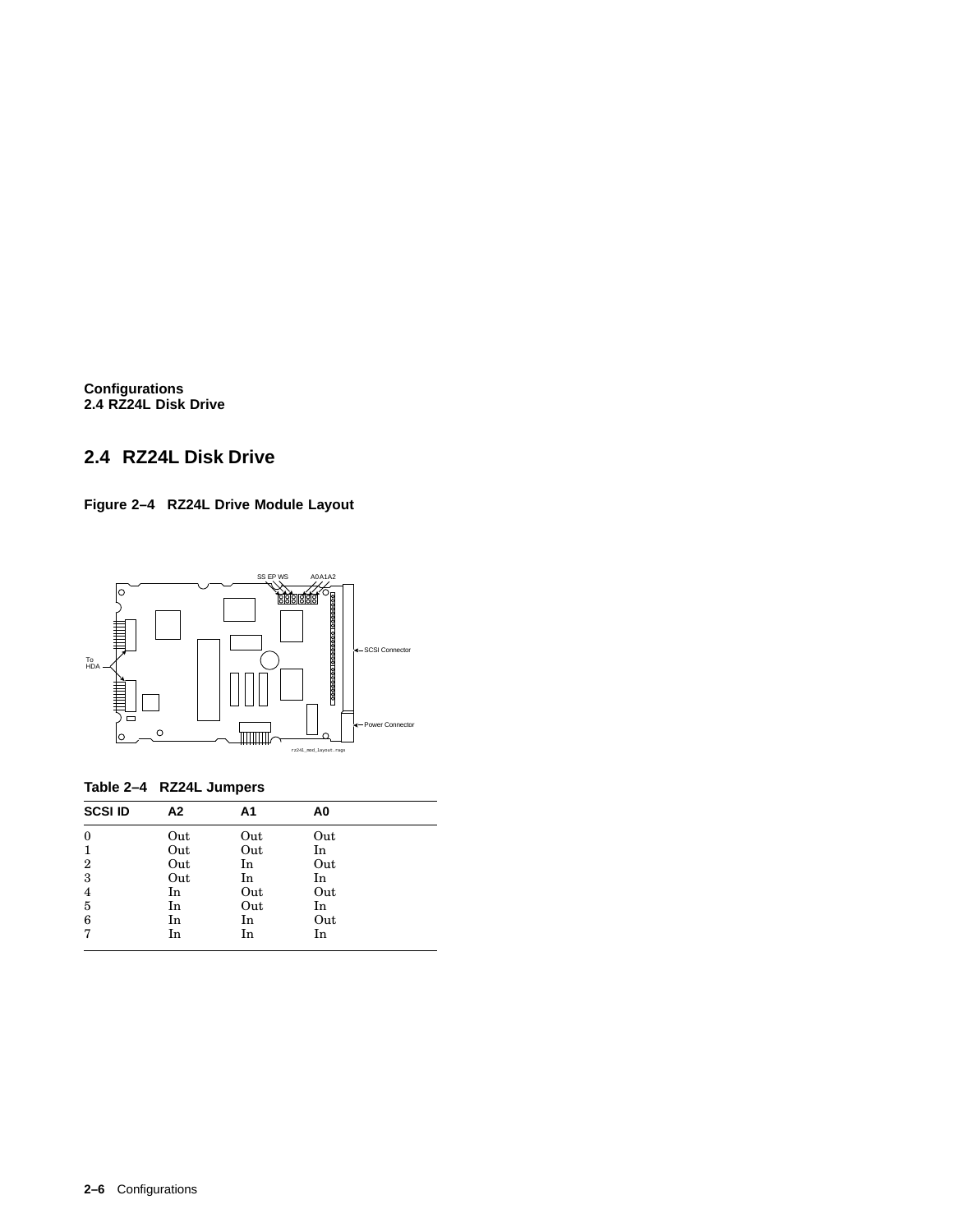#### **Configurations 2.5 RZ25 Disk Drive**

# **2.5 RZ25 Disk Drive**



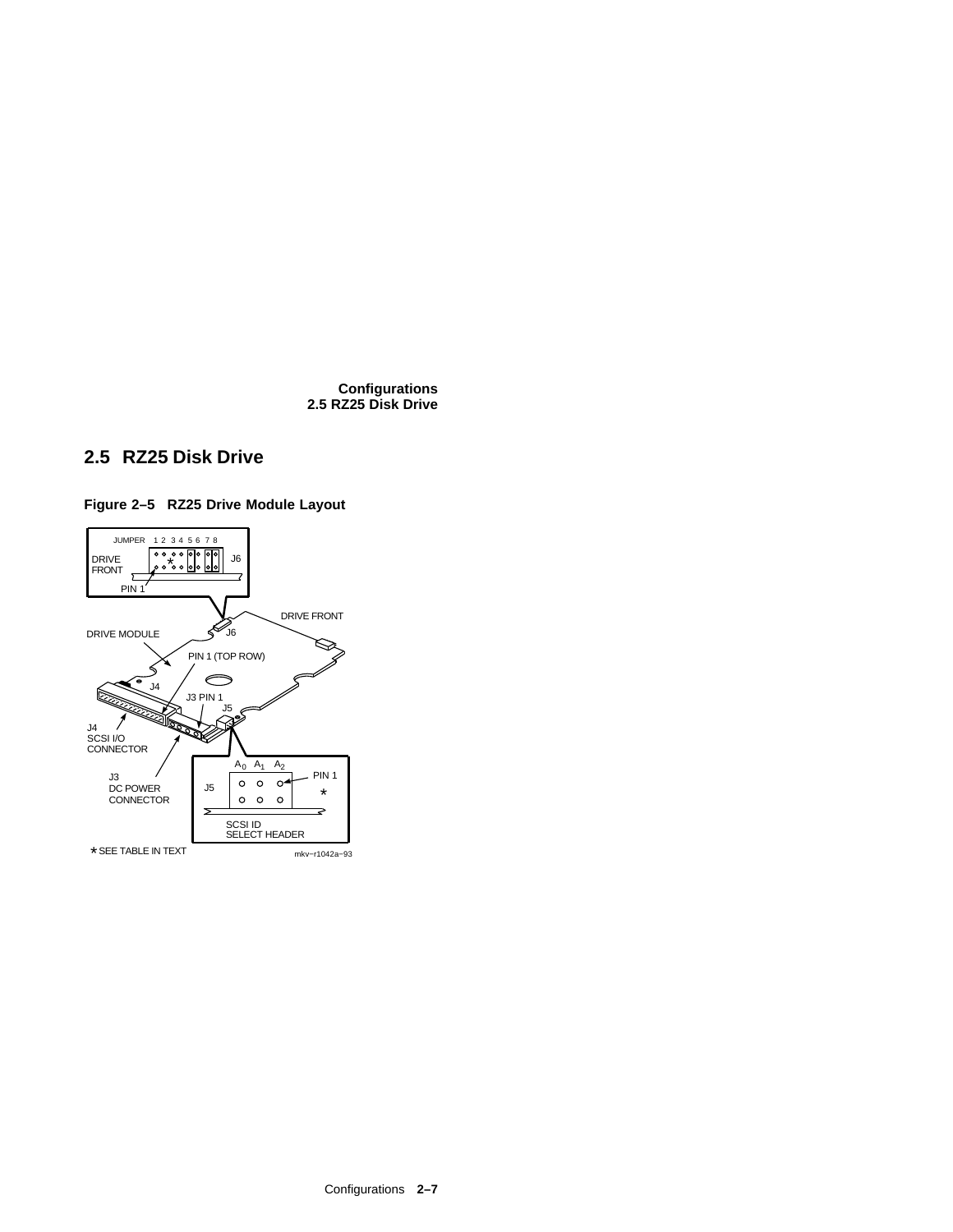#### **Configurations 2.5 RZ25 Disk Drive**

**Table 2–5 RZ25 Jumpers (J5 and J6)**

| <b>SCSI ID (J5)</b> | A <sub>2</sub> | A <sub>1</sub>           | A <sub>0</sub>                           |
|---------------------|----------------|--------------------------|------------------------------------------|
| $\theta$            | Out            | Out                      | Out                                      |
| 1                   | In             | Out                      | Out                                      |
| $\overline{2}$      | Out            | In                       | Out                                      |
| 3                   | In             | In.                      | Out                                      |
| 4                   | Out            | Out                      | In                                       |
| 5                   | In             | Out                      | In                                       |
| 6                   | Out            | In.                      | In                                       |
| 7                   | In             | In                       | In                                       |
| J6                  | Jumper 2       |                          |                                          |
| Out                 |                | Spin-up on power-up.     |                                          |
| In                  |                | Spin-up on SCSI command. |                                          |
|                     | present.       |                          | Note that jumpers 5, 7, and 8 are always |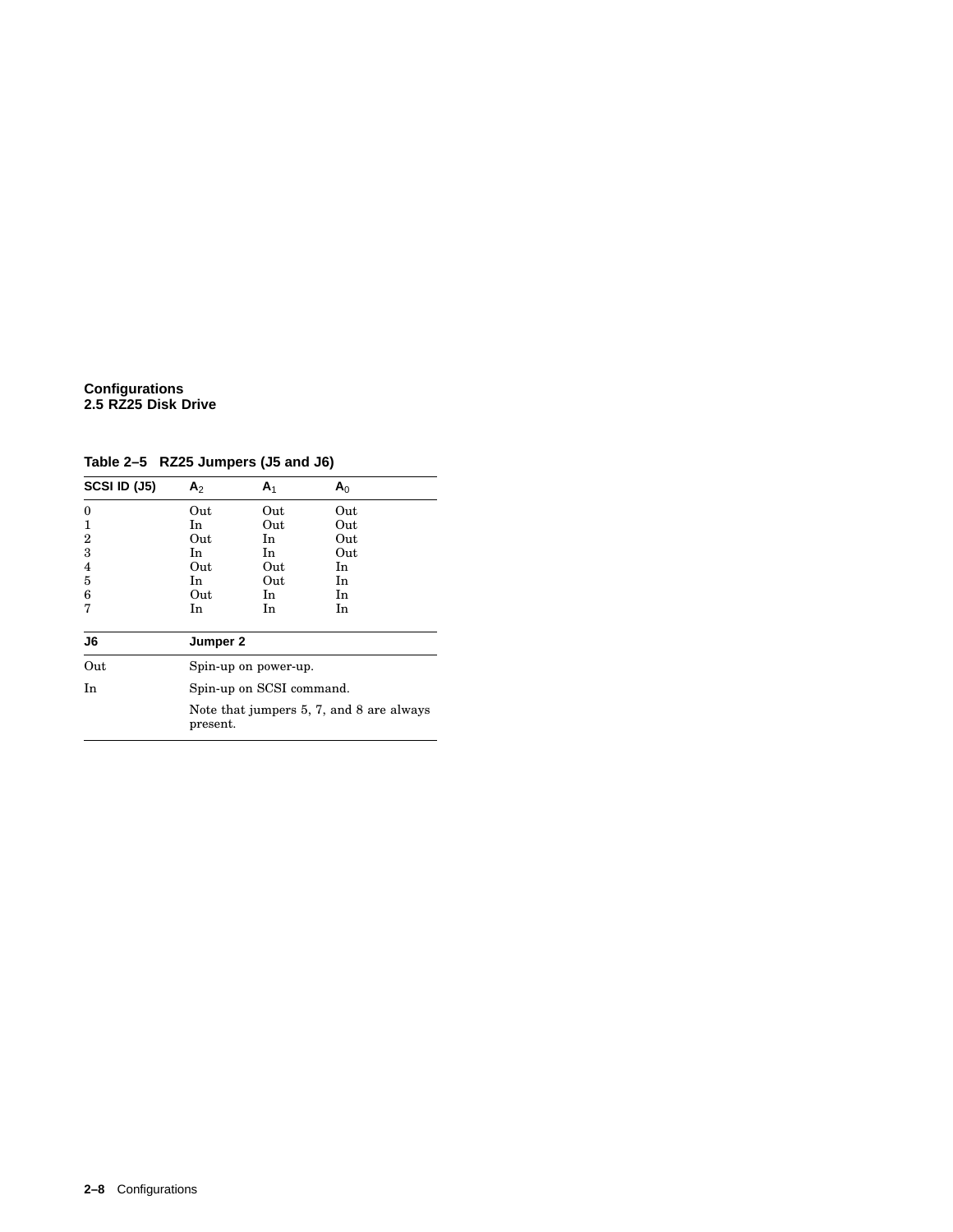**Configurations 2.6 RZ25L Disk Drive**

# **2.6 RZ25L Disk Drive**

**Figure 2–6 RZ25L Drive Module Layout**

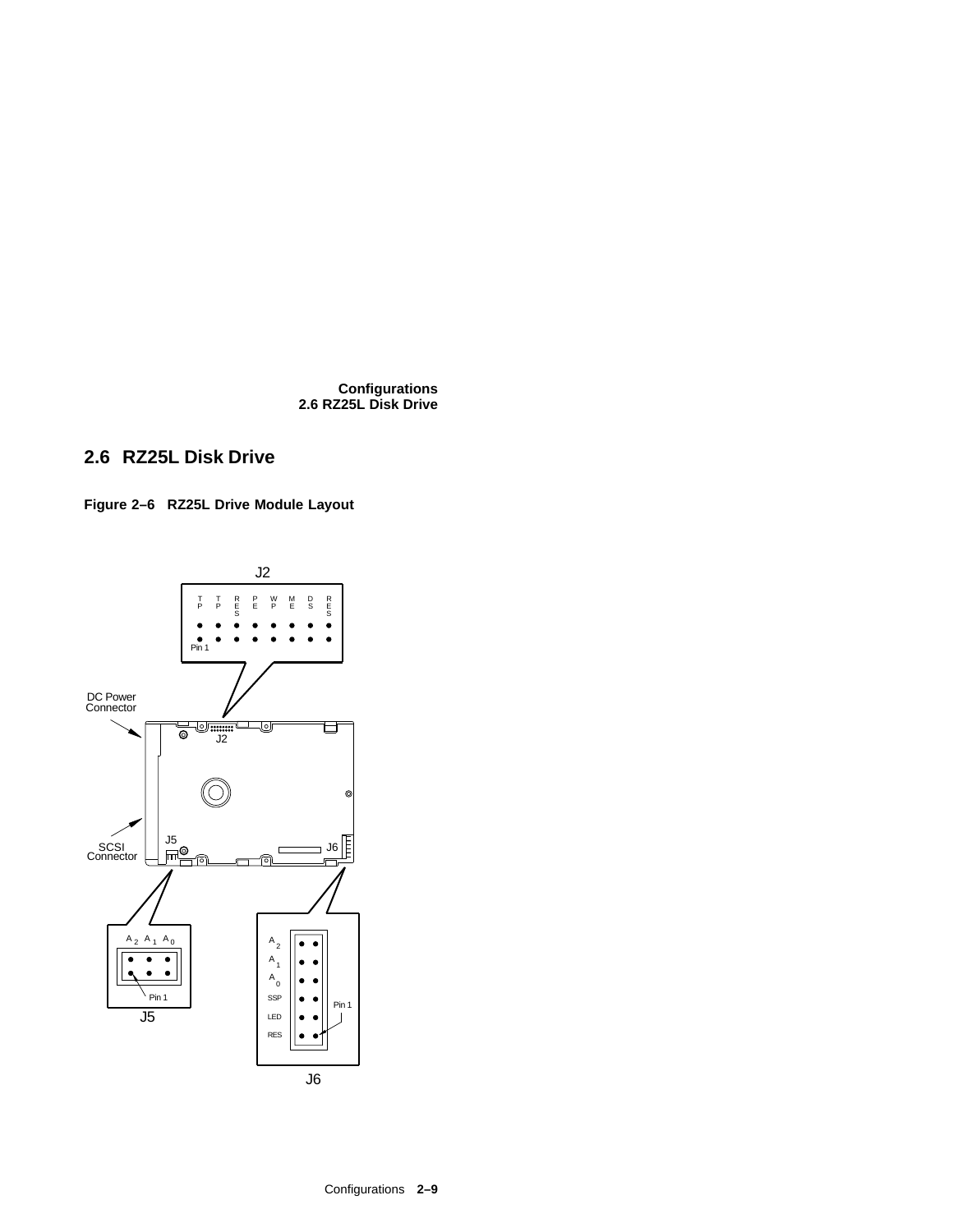#### **Configurations 2.6 RZ25L Disk Drive**

### **Table 2–6 RZ25L Jumpers (J2, J5, and J6)**

| J2 <sup>1</sup><br><b>Setting</b> |     | <b>Description</b>                                                                                                  |
|-----------------------------------|-----|---------------------------------------------------------------------------------------------------------------------|
| <b>RES</b>                        |     |                                                                                                                     |
| Off/On                            |     | Reserved.                                                                                                           |
| DS                                | ME  |                                                                                                                     |
| Off                               | Off | Spin-up on power-up.                                                                                                |
| Off                               | On. | Spin-up on SCSI command.                                                                                            |
| On                                | Off | Spin-up delayed by SCSI ID times 12<br>seconds after powerup.                                                       |
| On.                               | On. | Spin-up on START UNIT command from<br>host. Delayed start is overridden and does<br>not apply when ME is installed. |
| WP                                |     |                                                                                                                     |
| On                                |     | Write protection enabled.                                                                                           |
| Off                               |     | Write protection disabled.                                                                                          |
| PE                                |     |                                                                                                                     |
| On                                |     | Parity checking and parity error reporting<br>enabled.                                                              |
| Off                               |     | Parity checking and parity error reporting<br>disabled                                                              |
| <b>RES</b>                        |     |                                                                                                                     |
| Off/On                            |     | Reserved.                                                                                                           |
| TP                                | TP  |                                                                                                                     |
| Off                               | Off | No terminator power connected to drive<br>terminators or SCSI bus I/O pin 26.                                       |
| On                                | Off | Drive supplies its own terminator power<br>only.                                                                    |

 $\rm ^1$  Underlined functions are factory defaults.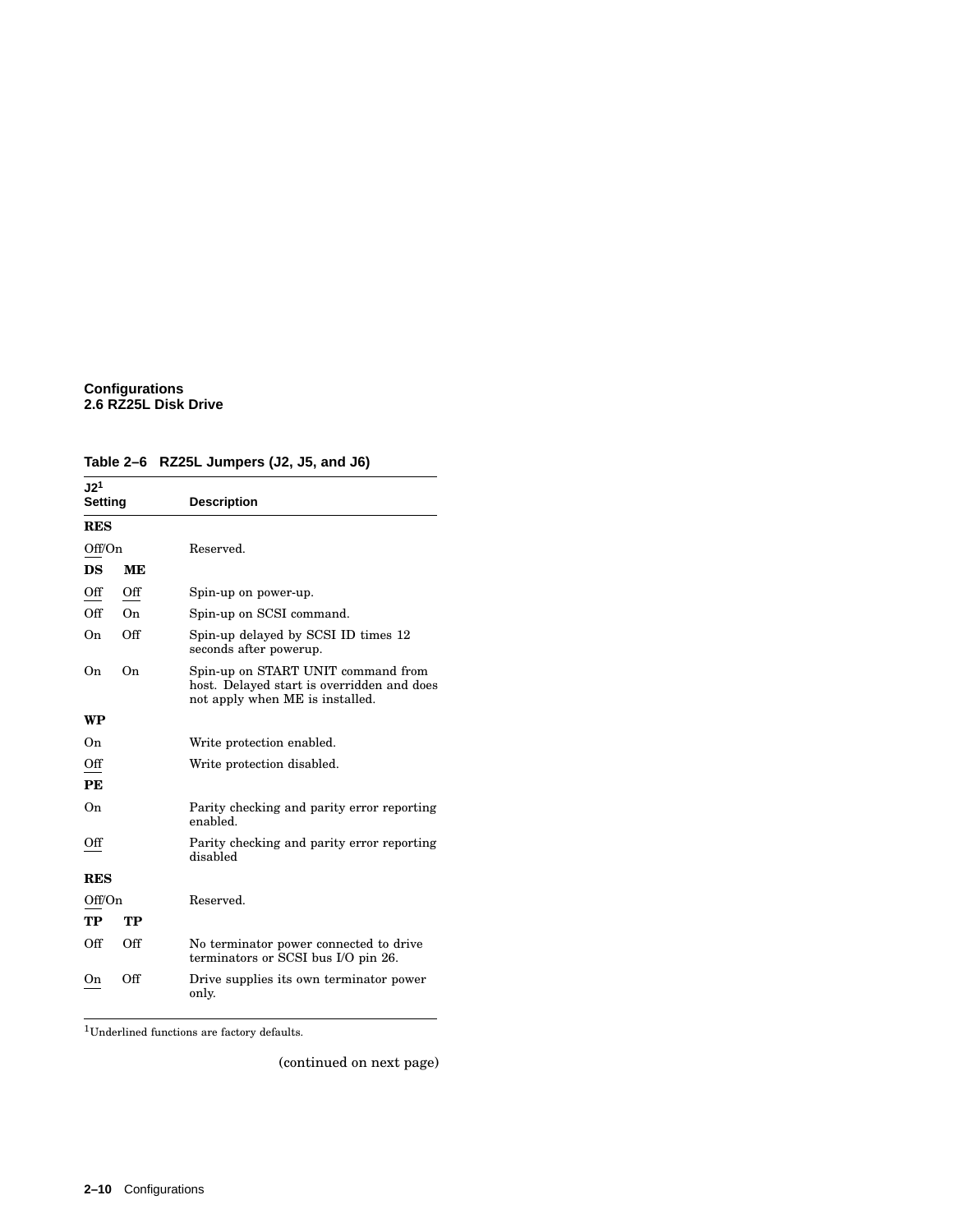#### **Configurations 2.6 RZ25L Disk Drive**

**Table 2–6 (Cont.) RZ25L Jumpers (J2, J5, and J6)**

| J2 <sup>1</sup><br><b>Setting</b> |                      | <b>Description</b> |                |                                                                                                                                                                          |  |
|-----------------------------------|----------------------|--------------------|----------------|--------------------------------------------------------------------------------------------------------------------------------------------------------------------------|--|
| Off                               | 0 <sub>n</sub>       | terminators.       |                | Drive supplies power to SCSI bus I/O pin<br>26 only. When drives have differential<br>I/O circuits, a jumper on the right TP<br>position may be needed to power external |  |
| On                                | On                   | setting.           |                | Drive supplies terminator power to itself<br>via an internal connection and to SCSI<br>bus I/O pin 26. This is a legal jumper                                            |  |
|                                   | <b>TP Position A</b> |                    |                |                                                                                                                                                                          |  |
| On                                |                      |                    |                | Horizontal jumper across both TP<br>positions closest to the PCB edge; connects<br>terminator power from SCSI bus I/O pin<br>26 to the drive's internal terminators.     |  |
| Off                               |                      | disabled           |                | See above explanations for TP jumpers.                                                                                                                                   |  |
| $J5$ & $J62$                      |                      |                    |                |                                                                                                                                                                          |  |
| <b>SCSI ID</b>                    |                      | A <sub>0</sub>     | A <sub>1</sub> | A <sub>2</sub>                                                                                                                                                           |  |
| 0                                 |                      | Out                | Out            | Out                                                                                                                                                                      |  |
| $\mathbf{1}$                      |                      | In.                | Out            | Out                                                                                                                                                                      |  |
| $\overline{2}$                    |                      | Out                | <b>In</b>      | Out                                                                                                                                                                      |  |
| 3                                 |                      | In                 | In             | Out                                                                                                                                                                      |  |
| 4                                 |                      | Out                | Out            | <b>In</b>                                                                                                                                                                |  |
| 5                                 |                      | In                 | Out            | In                                                                                                                                                                       |  |
| 6                                 |                      | Out                | In             | In                                                                                                                                                                       |  |
| 7                                 |                      | In                 | In             | In                                                                                                                                                                       |  |

 $\rm ^1$  Underlined functions are factory defaults.

 $^2\mathrm{Use}$  either J5  $or$  J6, but not both.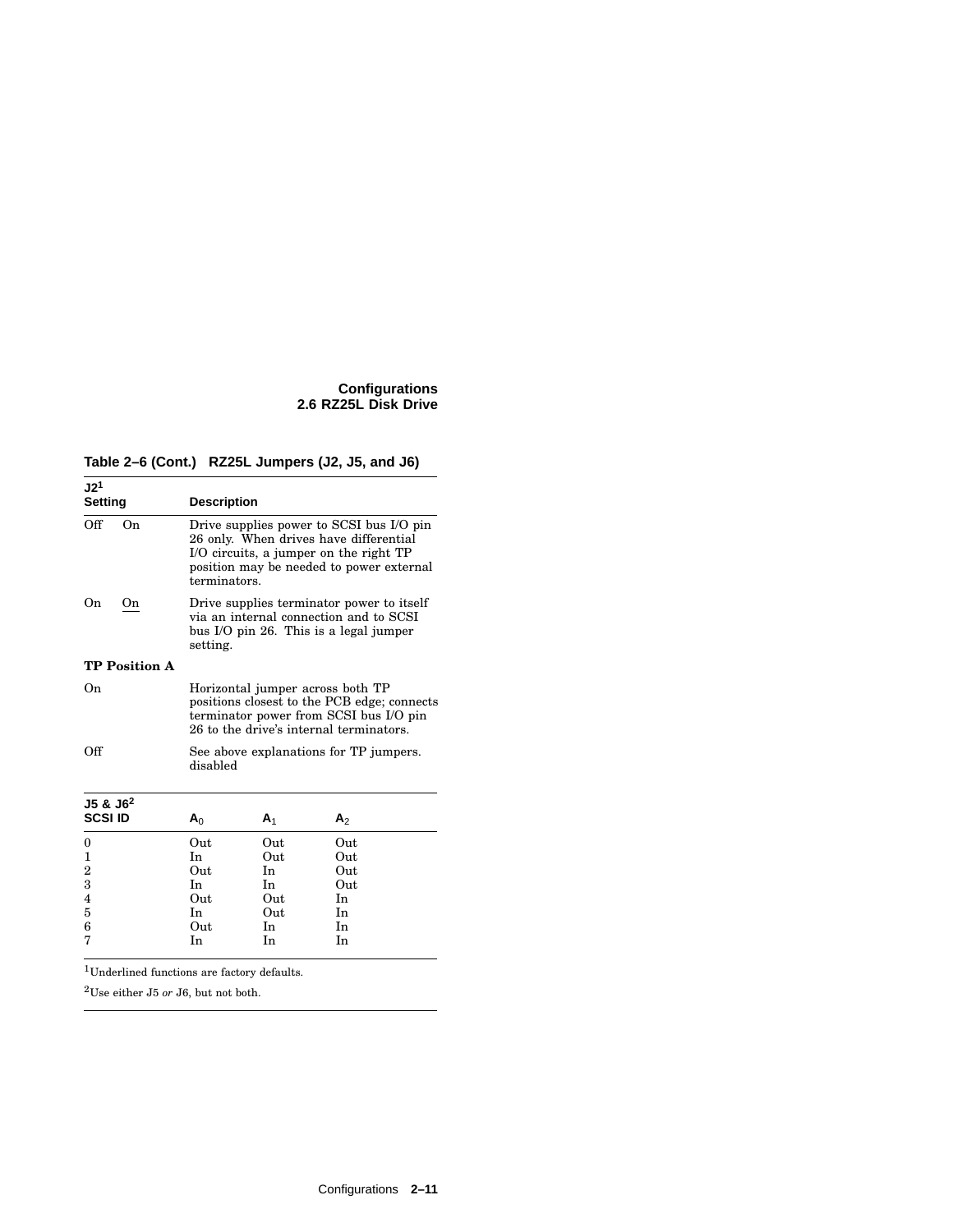**Configurations 2.7 RZ26B Disk Drive**

# **2.7 RZ26B Disk Drive**

**Figure 2–7 RZ26B Drive Module Layout**

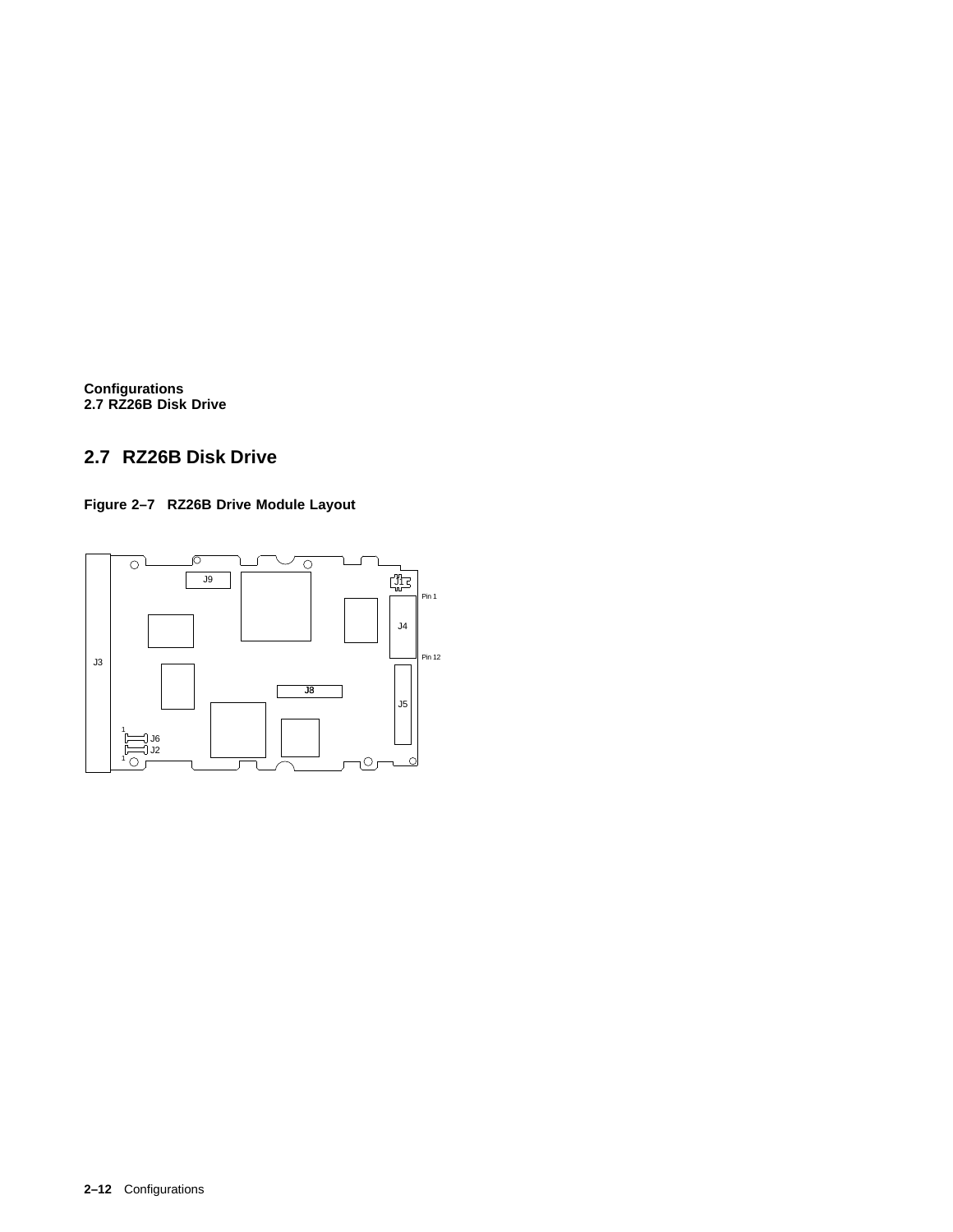#### **Configurations 2.7 RZ26B Disk Drive**

### **Table 2–7 RZ26B Jumpers**

| SCSI ID (J4)   | 12              | 11                       | 10                           |
|----------------|-----------------|--------------------------|------------------------------|
| 0              | Out             | Out                      | Out                          |
| 1              | In              | Out                      | Out                          |
| 2              | Out             | In                       | Out                          |
| 3              | In.             | In                       | Out                          |
| 4              | Out             | Out                      | In                           |
| 5              | In              | Out                      | In                           |
| 6              | Out             | In.                      | In                           |
| 7              | In              | In                       | In                           |
| J4             | Jumper 5        |                          |                              |
| Out            |                 | Spin-up on SCSI command. |                              |
| In             |                 | Spin-up on power-up.     |                              |
| Jumper         | <b>Position</b> | <b>Description</b>       |                              |
| $J6(pins 1-2)$ | In              | Power.                   | Power to SCSI Busterm        |
| $J2(pins 1-2)$ | In              |                          | Active terminators disabled. |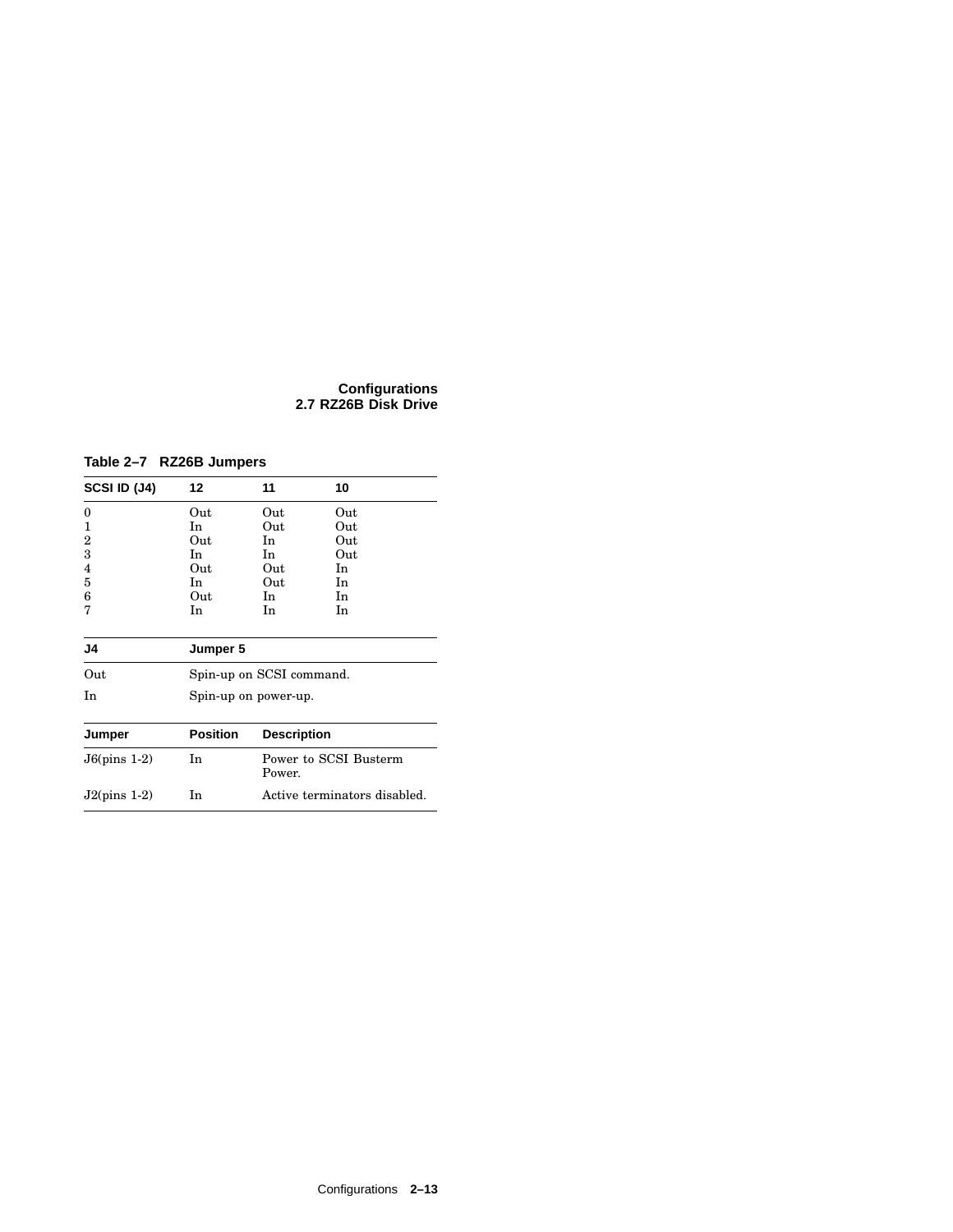**Configurations 2.8 RZ55, RZ56, RZ57, and RZ58 Disk Drives**

- **2.8 RZ55, RZ56, RZ57, and RZ58 Disk Drives**
- **Figure 2–8 RZ55, RZ56, RZ57, and RZ58 Drive SCSI Connectors**

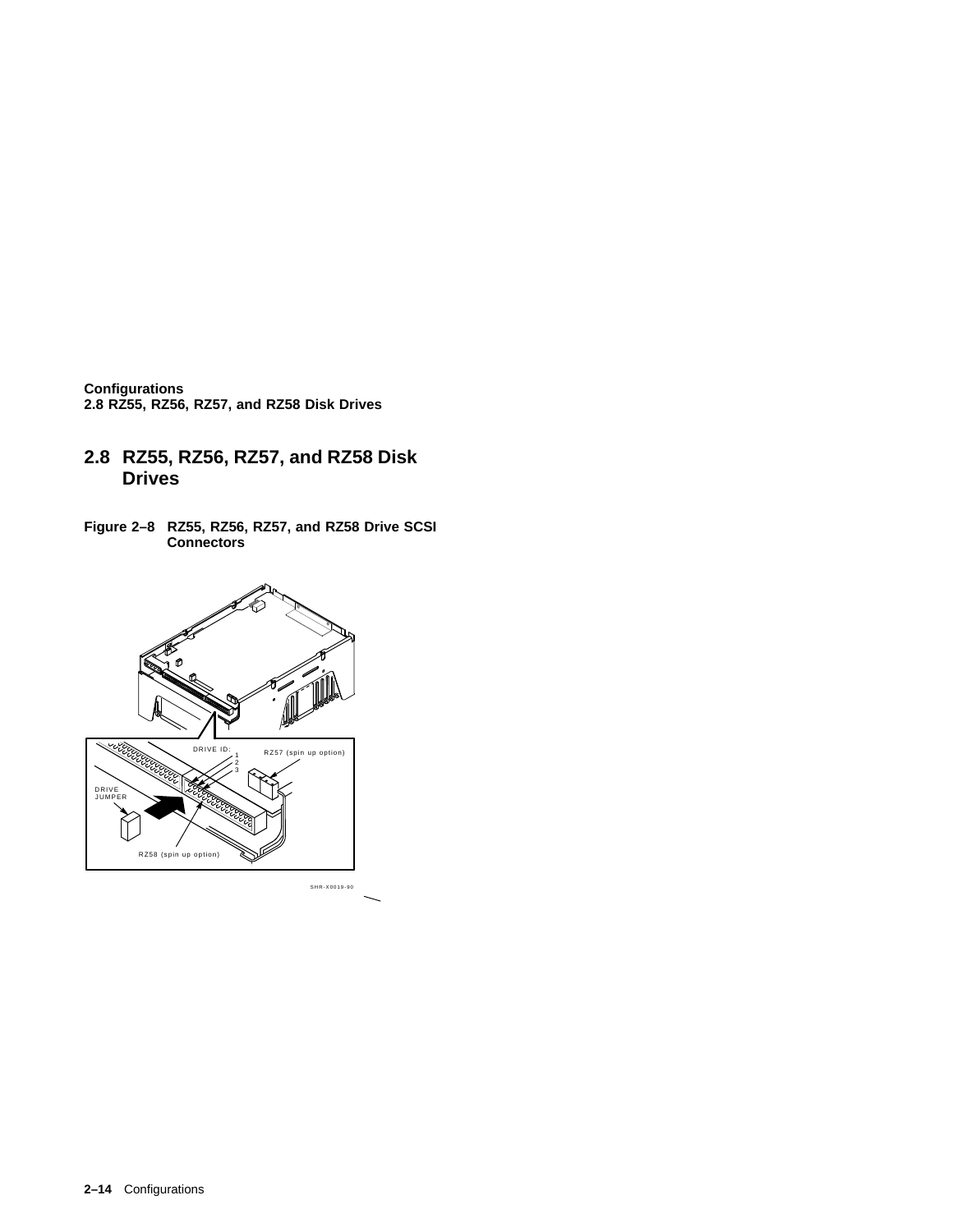#### **Configurations 2.8 RZ55, RZ56, RZ57, and RZ58 Disk Drives**

**Table 2–8 RZ55, RZ56 RZ57, and RZ58 Drive SCSI ID**

| <b>SCSI ID</b> | 3   | 2   |     |  |
|----------------|-----|-----|-----|--|
| $\mathbf{0}$   | Out | Out | Out |  |
| 1              | Out | Out | In  |  |
| $\overline{2}$ | Out | In  | Out |  |
| 3              | Out | In  | In  |  |
| $\overline{4}$ | In  | Out | Out |  |
| 5              | In  | Out | In  |  |
| 6              | In  | In  | Out |  |
| 7              | In  | In  | In  |  |

The RZ57 and RZ58 can be set to spin up when power is applied to the host system. These jumpers can be seen in Figure 2–8.

Note that when the jumper is removed on the RZ57, the spin up option is enabled. The spin up option is also enabled when the jumper is in place on the RZ58. When the spin up option is disabled, the drive will only spin up with a SCSI command.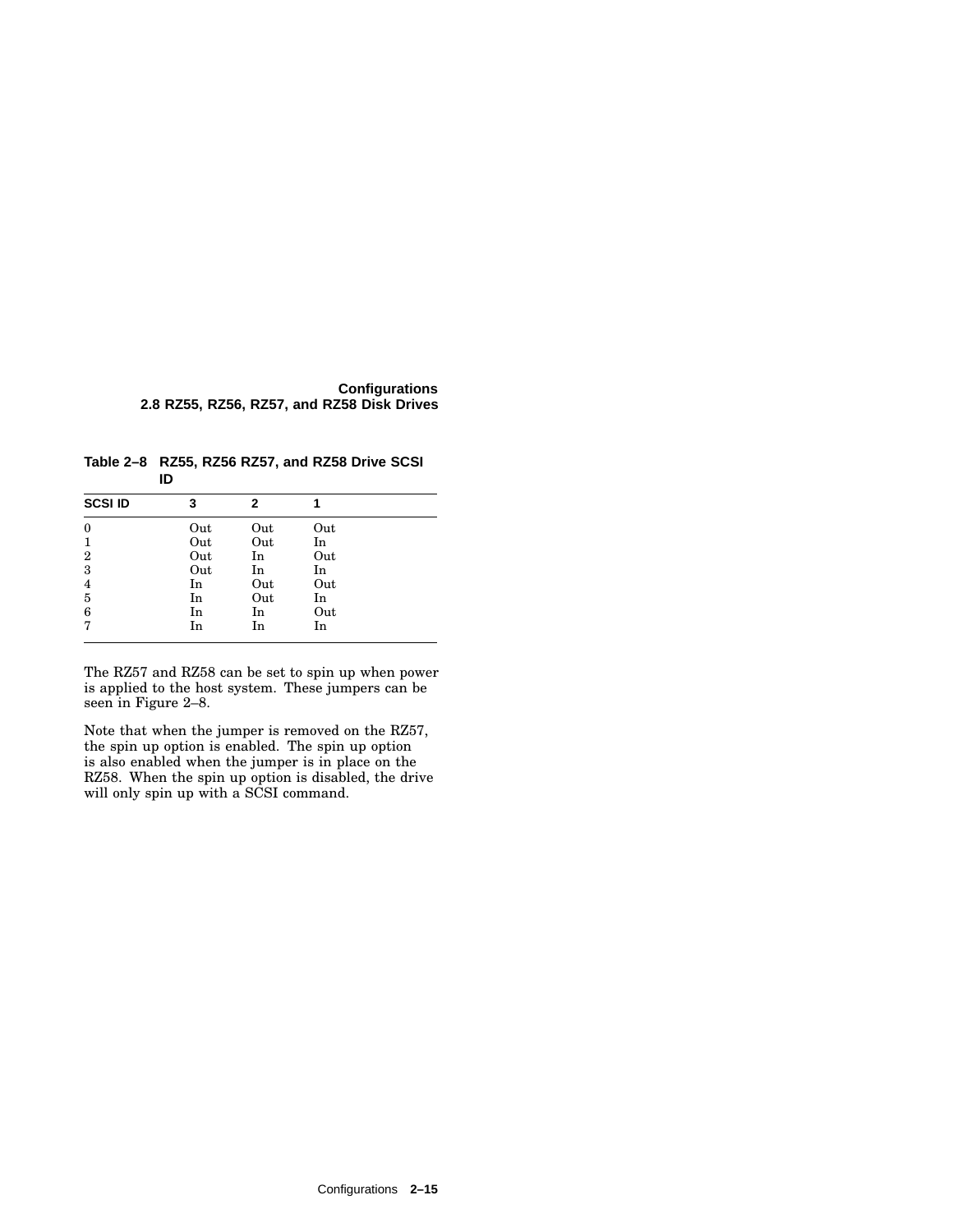**Configurations 2.9 RZ73 Disk Drive**

# **2.9 RZ73 Disk Drive**

### **Figure 2–9 RZ73 Drive SCSI Connectors**

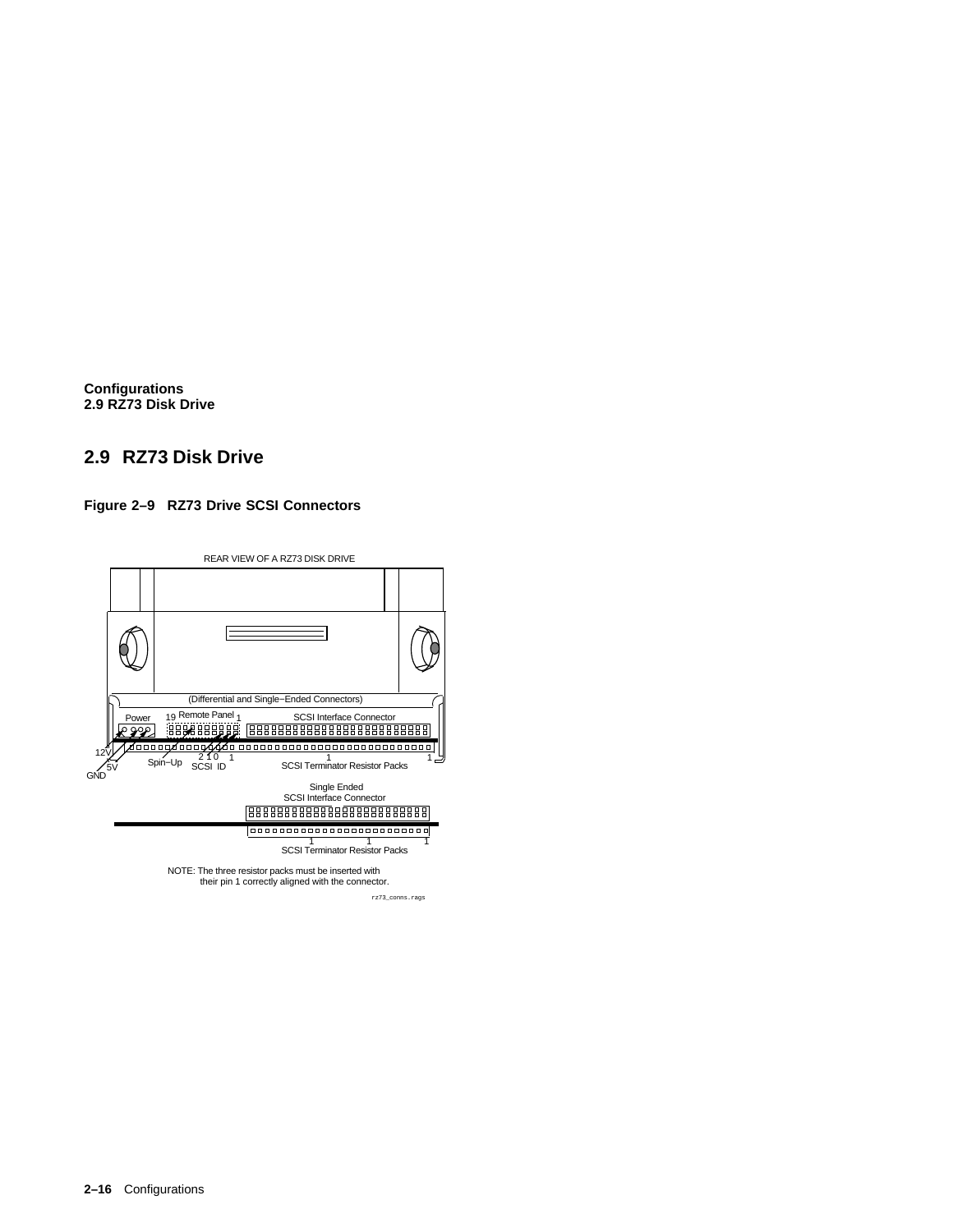#### **Configurations 2.9 RZ73 Disk Drive**

**Table 2–9 RZ73 SCSI ID Selection**

| <b>SCSI ID</b> |     | Switch Positions <sup>1</sup> |     |  |
|----------------|-----|-------------------------------|-----|--|
|                | 1   | 2                             | 3   |  |
| 0              | Out | Out                           | Out |  |
| 1              | Out | Out                           | In  |  |
| 2              | Out | In.                           | Out |  |
| 3              | Out | In.                           | In  |  |
| 4              | In  | Out                           | Out |  |
| 5              | In  | Out                           | In  |  |
| 6              | In. | In                            | Out |  |
| 7              | In  | In                            | In  |  |
|                |     | Jumper 13 and 14              |     |  |
| Out            |     | Spin-up on power-up.          |     |  |
| In             |     | Spin-up on SCSI command.      |     |  |

 $\rm ^1SCSI$  address 7 is normally assigned to a system adapter.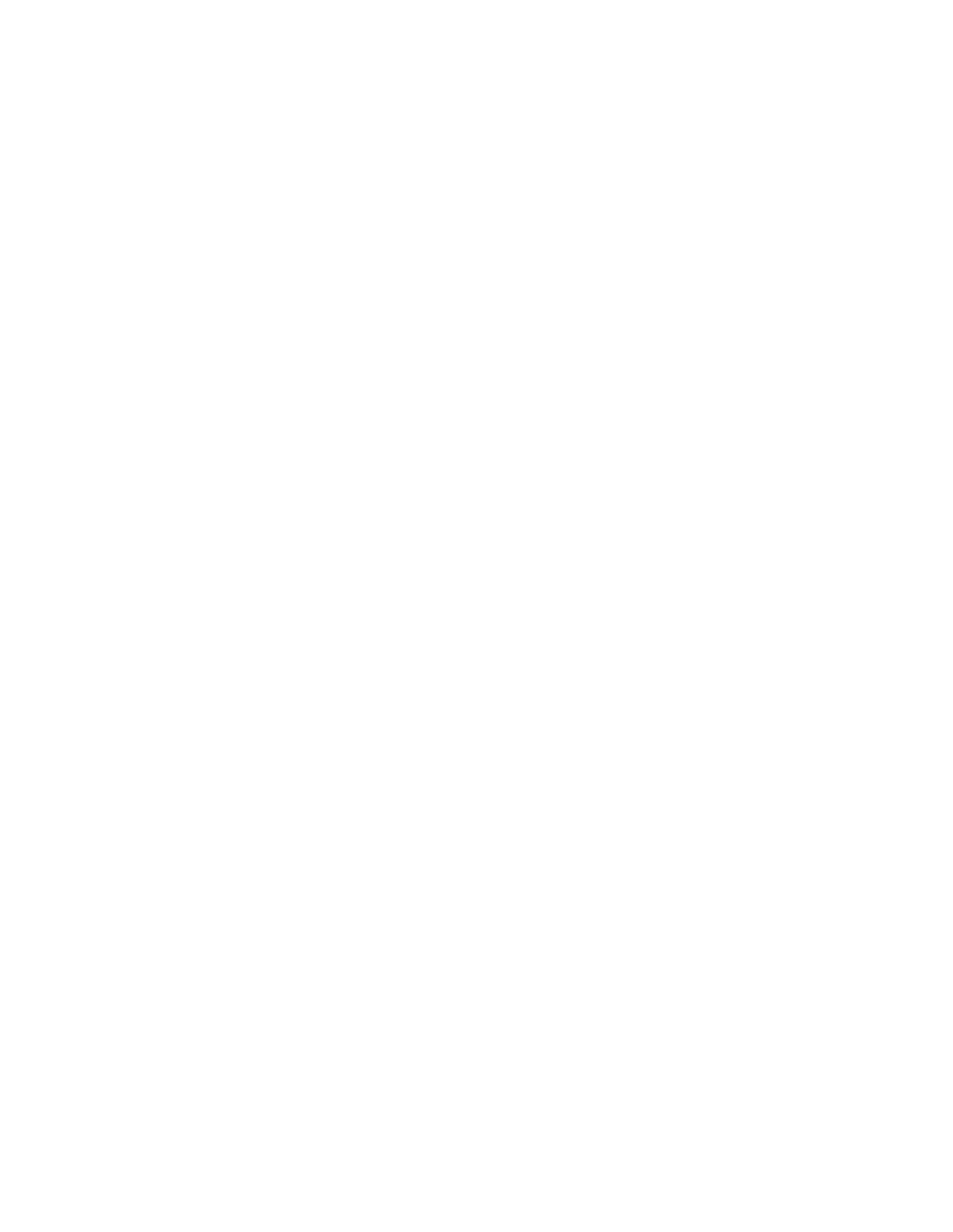The RZxx disk drives depend on system-based diagnostics for troubleshooting. If you are going to use these diagnostics, make sure that you adhere to all system configuration criteria such as loopback connectors.

Check the following to determine if the drive is faulty:

- Make sure the drive is connected (both power and signal cables).
- Make sure there is power to the drive.
- Make sure the drive is correctly configured.

**Note**

Check SCSI ID before and after replacing the drive module.

#### **Note**

If the RZ23L and RZ25 disk drives fail replace the entire disk drive.

**Note**

Not all RZxx disk drives will use all of the troubleshooting flowcharts.

Figure 3–1 shows the logical procedure for troubleshooting an RZ drive in a system.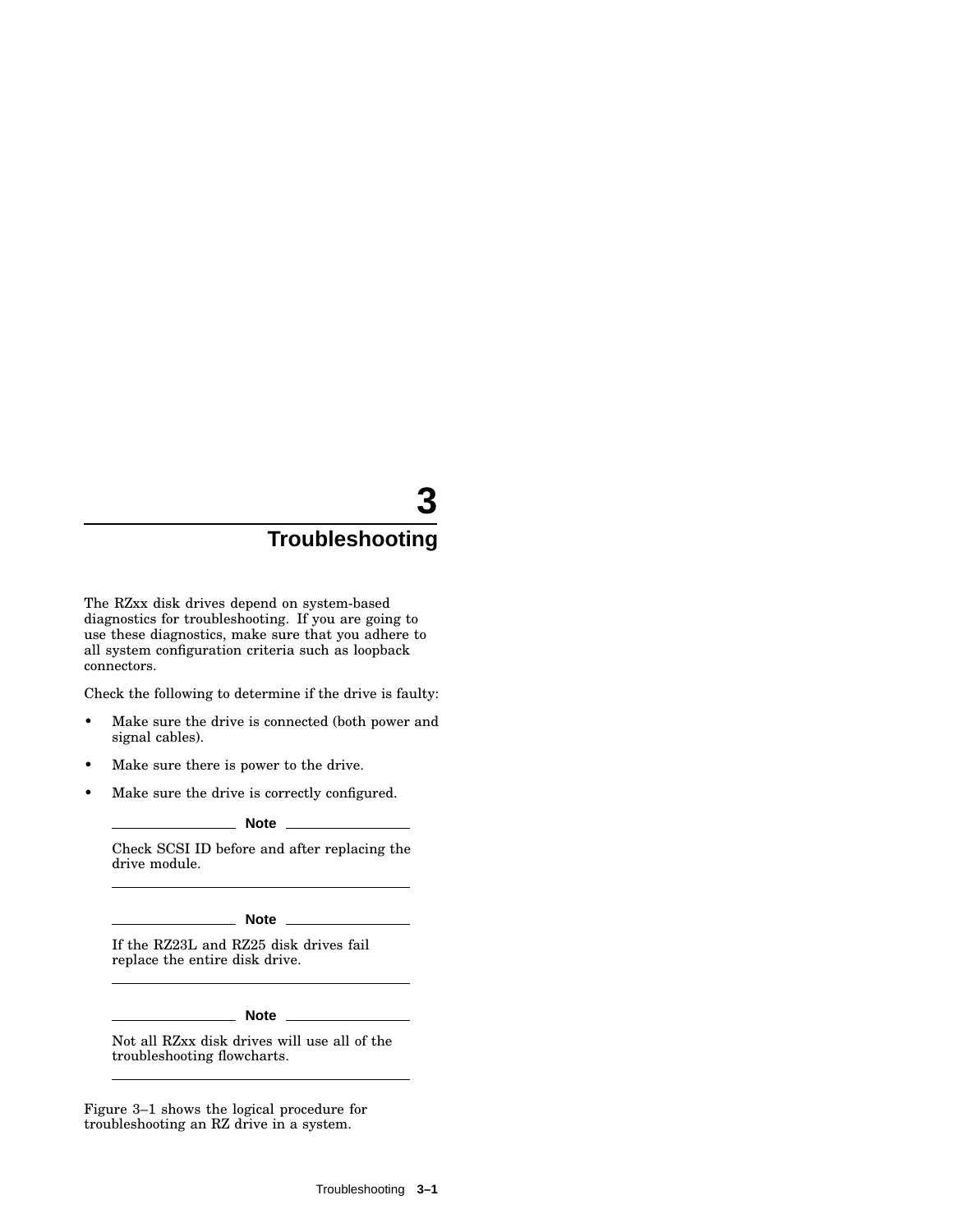

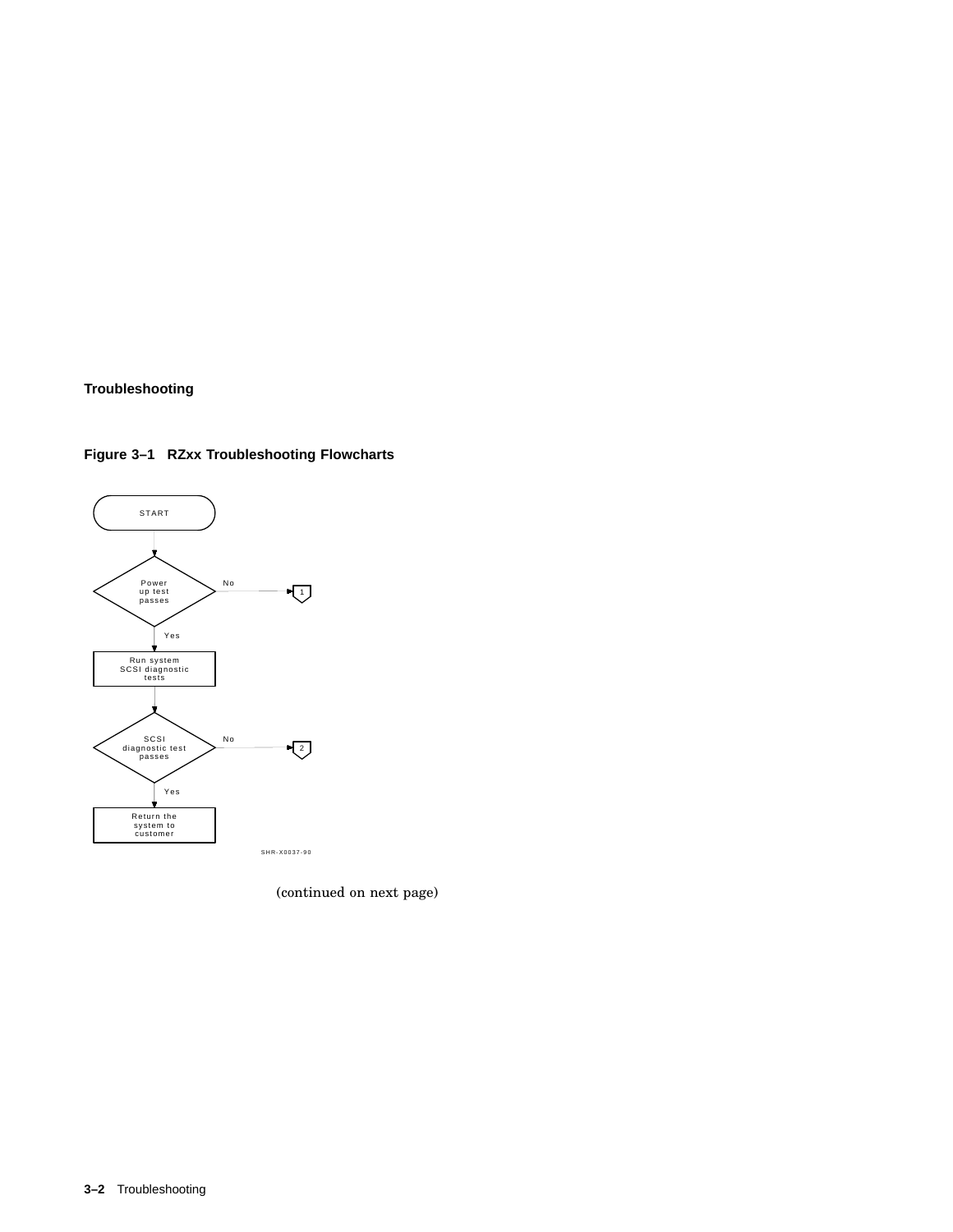

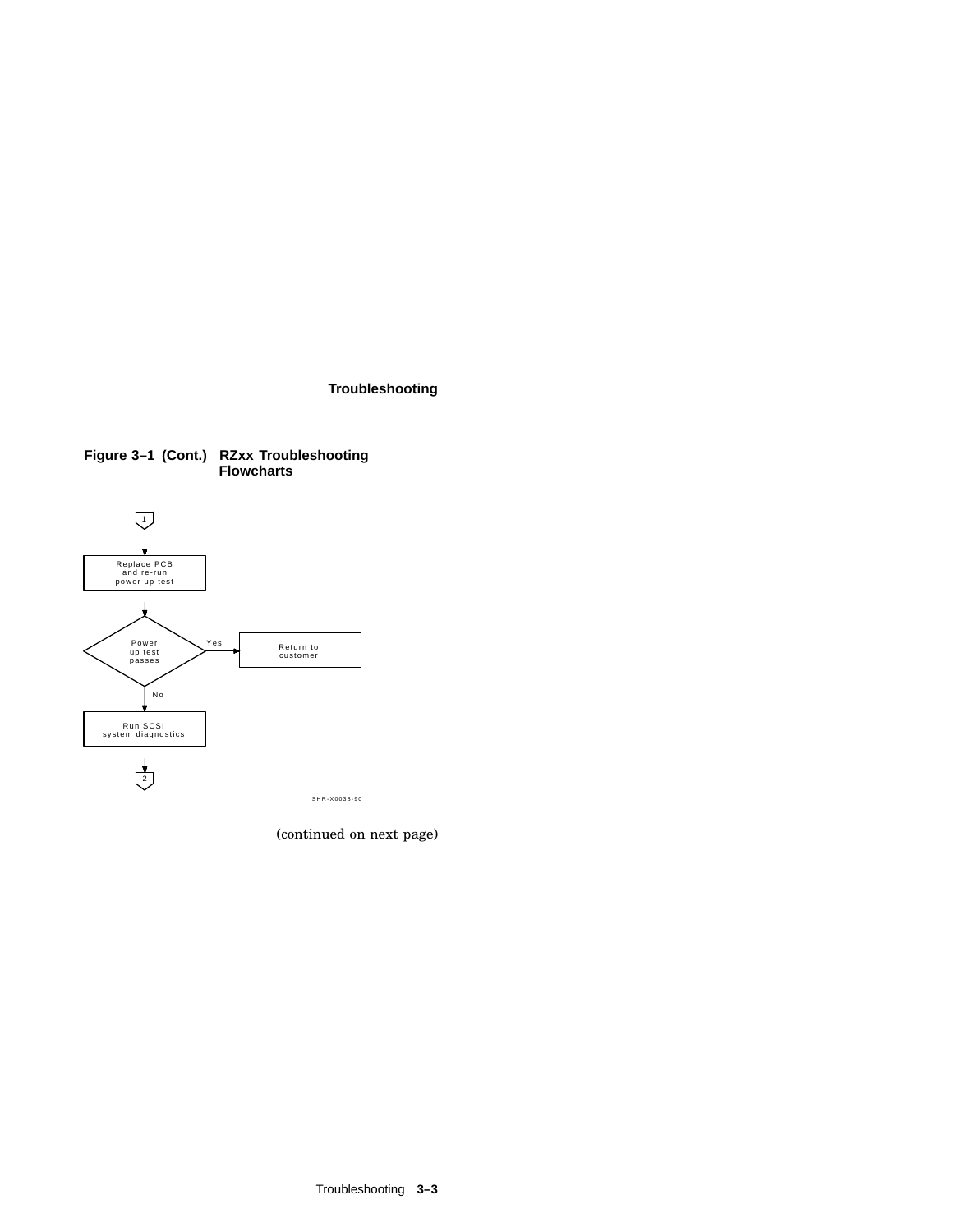

**Figure 3–1 (Cont.) RZxx Troubleshooting Flowcharts**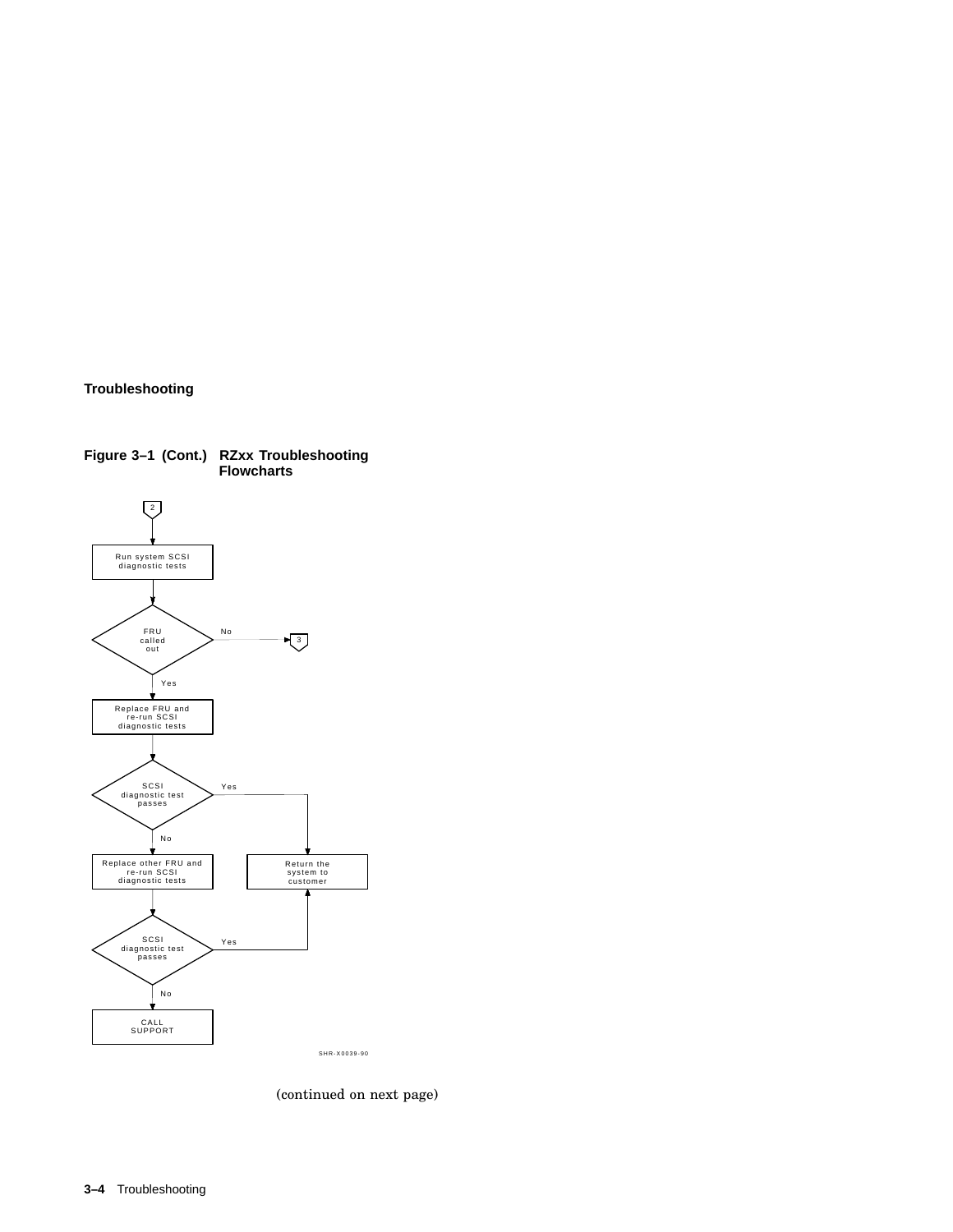

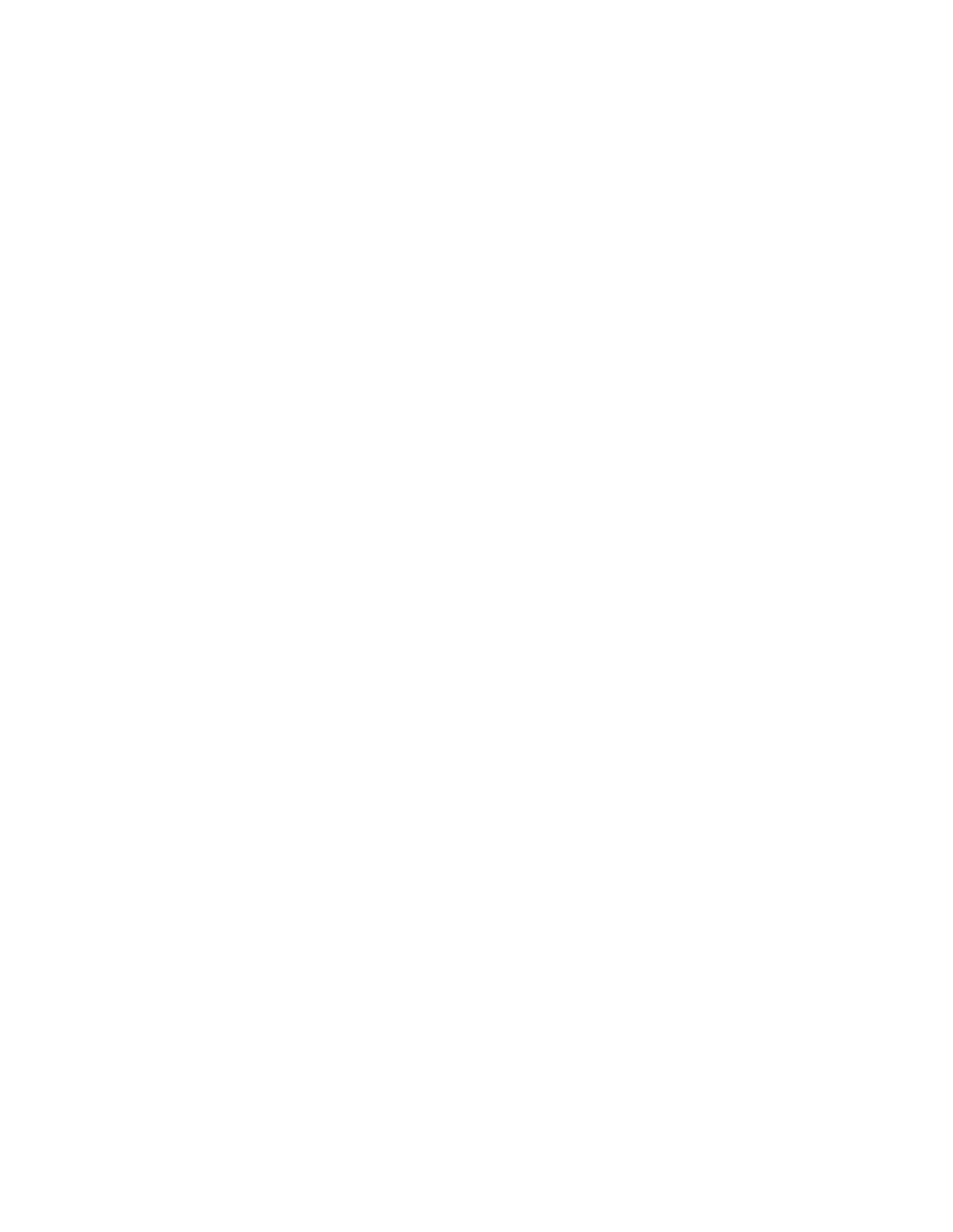# **4**

# **FRU Procedures**

This chapter describes procedures for removing and replacing the drive module/frame on the HDA.

#### $\_$  CAUTION  $\_$

Wear a properly grounded antistatic wrist strap, available in the Digital antistatic kit (Part number 29-26246-00), and use care when handling the drive.

### **4.1 Service Strategy**

For the RZ23L, RZ24, RZ24L, RZ25, RZ25L, RZ26B, and RZ58 the entire disk drive is replaced. For the RZ22, RZ23, and RZ55, disk drives replace the drive module and then the entire drive option. For the RZ56, RZ57, and RZ73 disk drives replace the drive module and then the HDA.

Set the SCSI ID jumpers to match those of the replaced drive module or drive.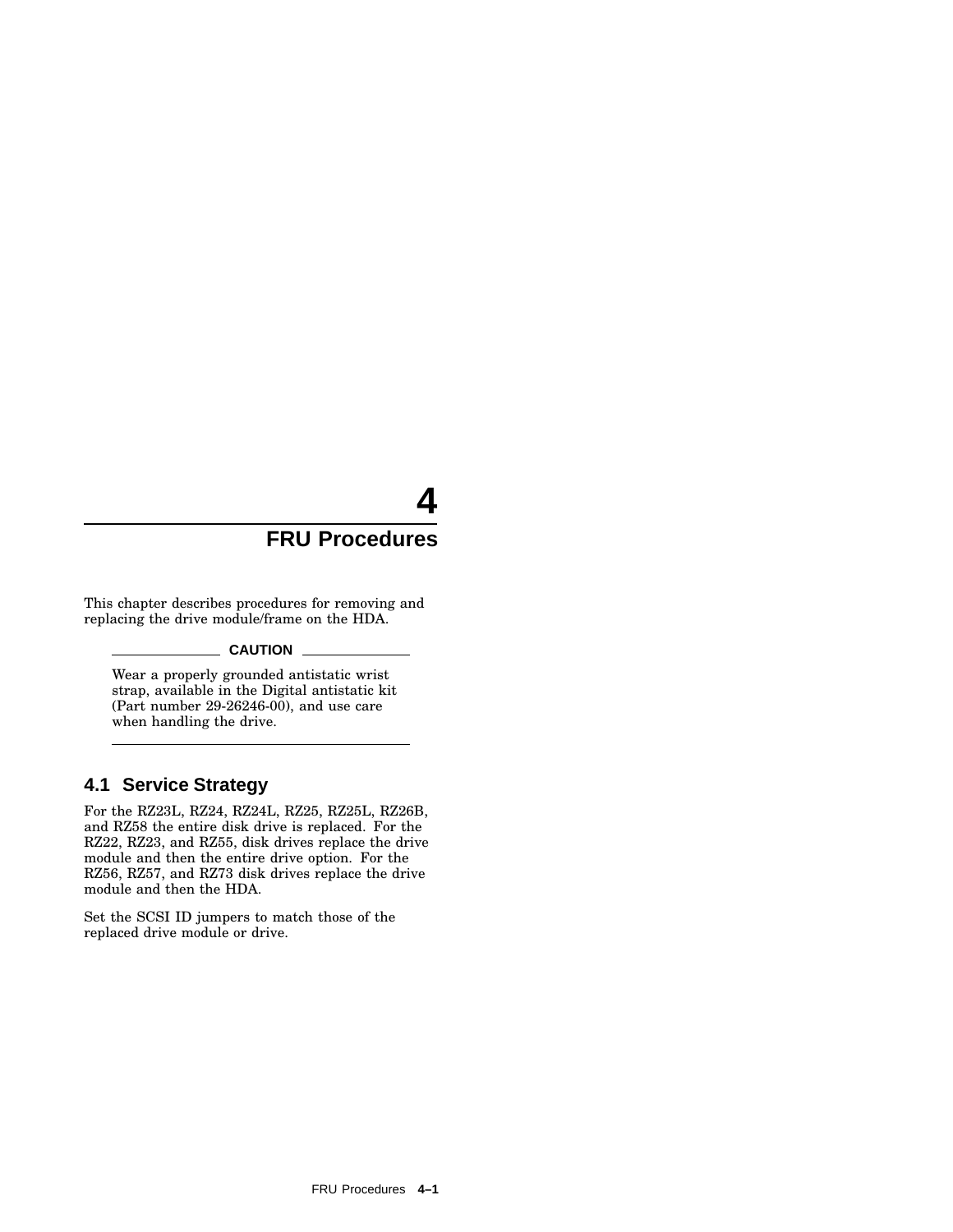**FRU Procedures 4.2 Removing and Replacing RZ22 and RZ23 FRUs**

## **4.2 Removing and Replacing RZ22 and RZ23 FRUs**

Follow these steps to replace the drive module for the RZ22 and RZ23 disk drives (see Figure 4–1):

- 1. Remove the drive from the system enclosure and position the drive.
- 2. Remove the HDA interconnect cable at the HDA end, *not* at the drive module/frame end.
- 3. Remove the two screws using a 1/16-inch hex driver.
- 4. Holding the drive in your left hand, push the HDA back against the rear grommets with your right hand and pull the front of the HDA up and straight out, away from the drive module/frame.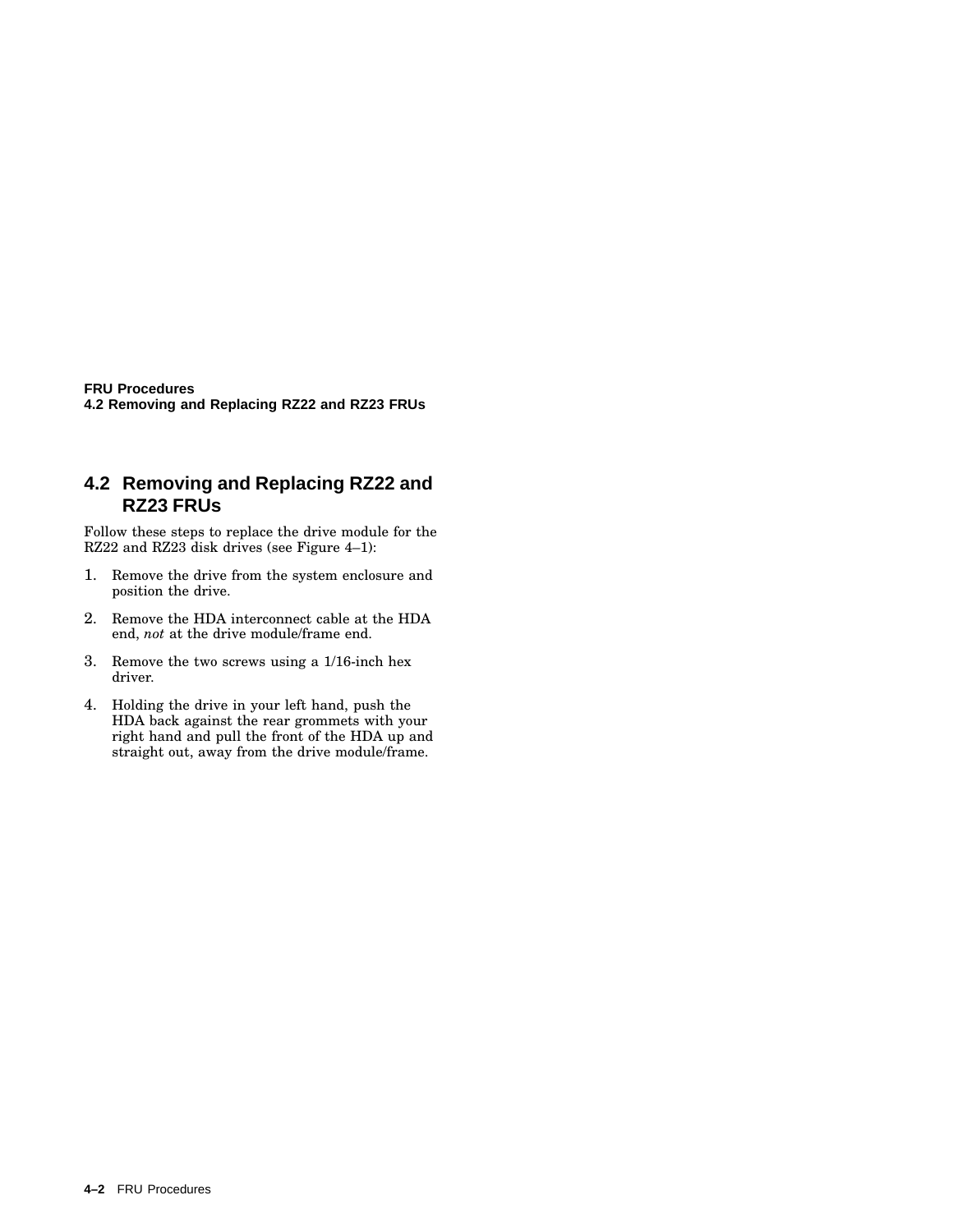





TTB\_X1236\_88 SHR\_X1135\_89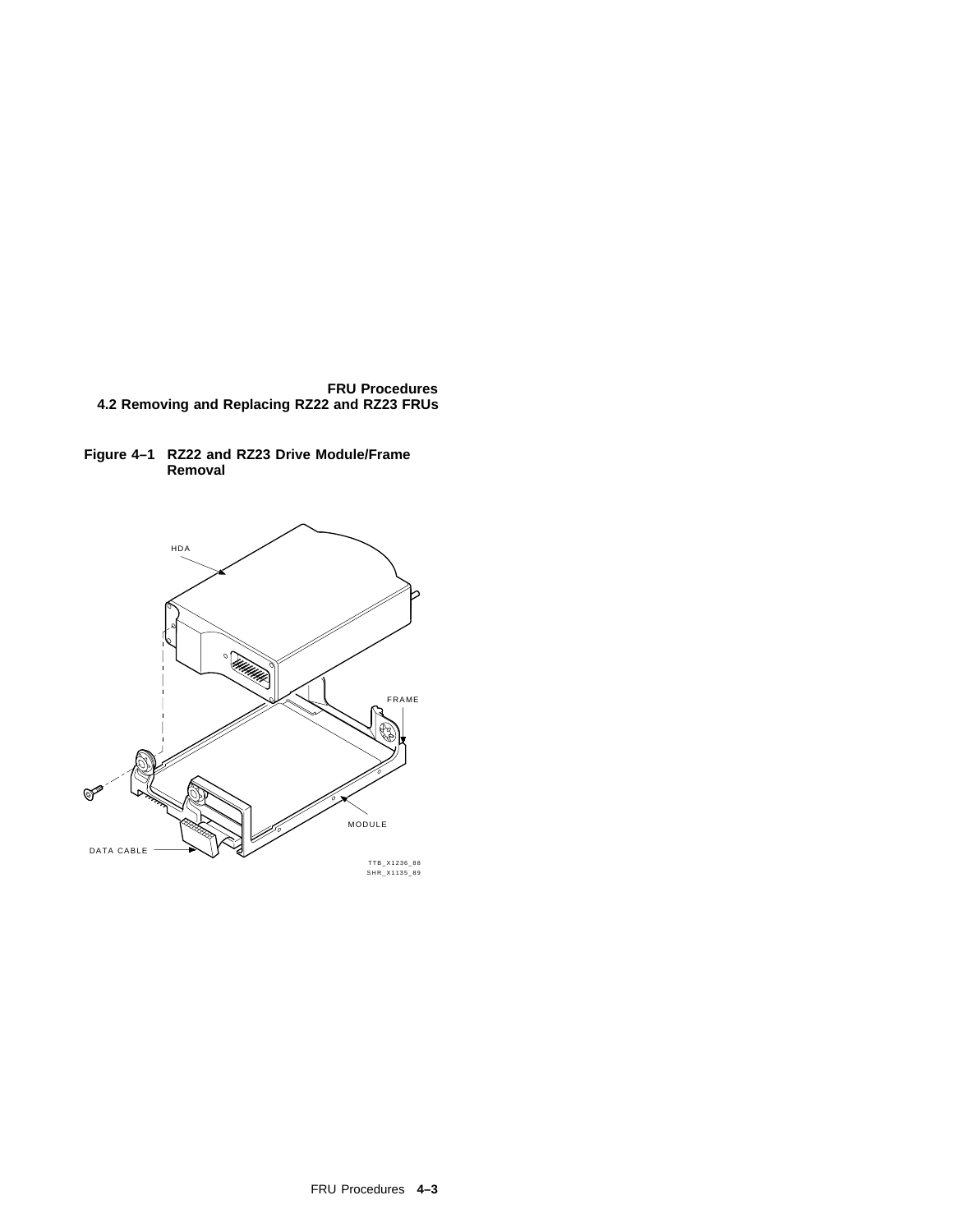**FRU Procedures 4.3 Replacing RZ23L, RZ24, RZ24L, RZ25, RZ25L, and RZ26B FRUs**

# **4.3 Replacing RZ23L, RZ24, RZ24L, RZ25, RZ25L, and RZ26B FRUs**

The RZ23L, RZ24, RZ24L, RZ25, RZ25L, and RZ26B disk drives are one piece FRUS.

The term **Generic SCSI Device** refers to RZ23L disk drives that are embedded in the system.

For VMS operating systems:

- Version 5.4.1 operating system will identify the RZ23L as an RZ23L disk drive.
- Version 5.3.x operating system or earlier will identify the RZ23L as a Generic SCSI Device. At the console prompt type SHOW DEVICE. This command will perform an inquiry to the drive and identify the correct ID of the RZ23L disk drive.

For ULTRIX operating systems:

- Version 4.1 operating system will identify the RZ23L as an RZ23L disk drive.
- Version 4.0 operating system or earlier will identify the RZ23L as a Generic SCSI Device. At the console prompt type SCSI PB to display the RZ23L as an RZ23L disk drive.

Follow the procedure described in Section 4.2.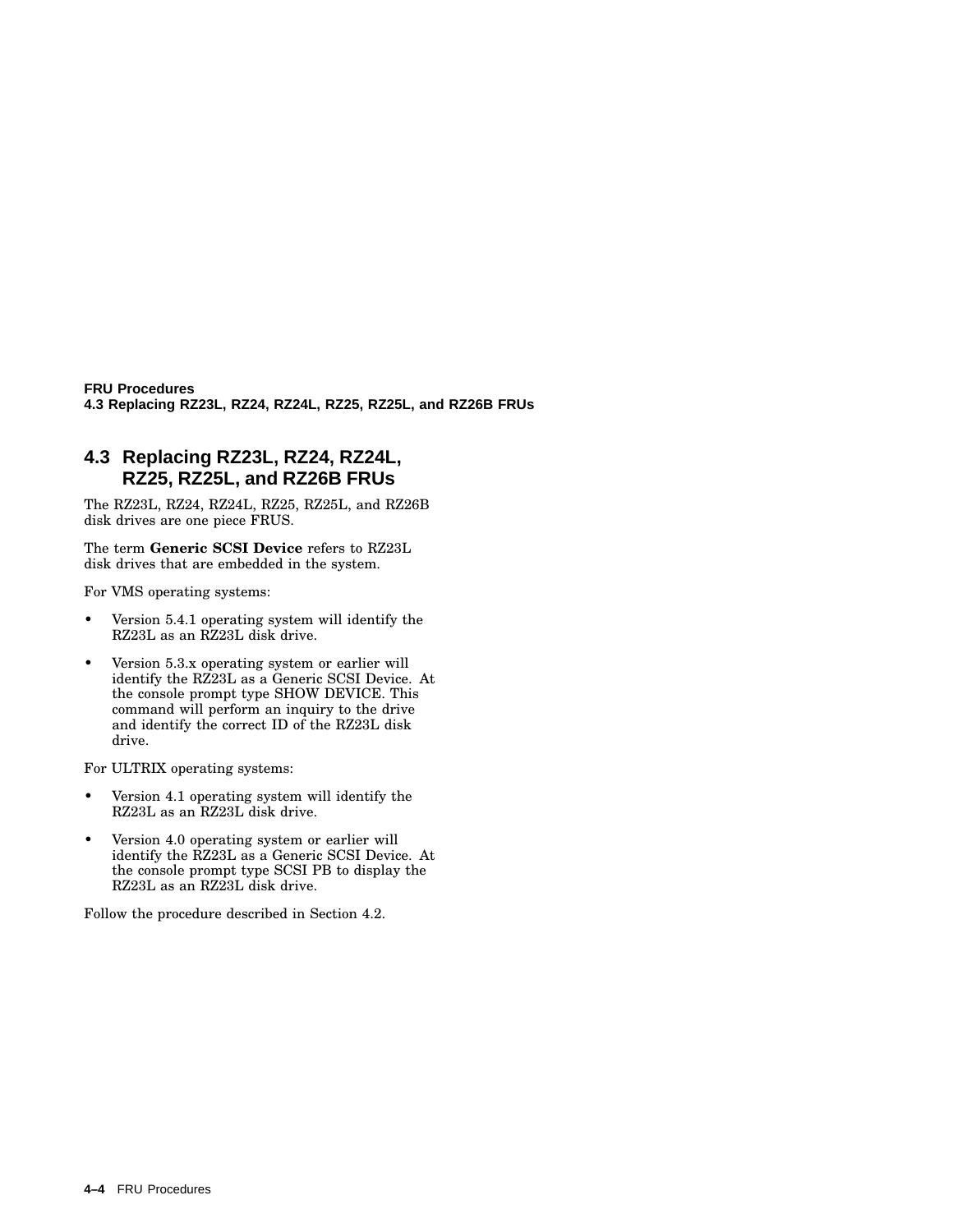**FRU Procedures 4.4 Removing and Replacing RZ55 FRUs**

## **4.4 Removing and Replacing RZ55 FRUs**

#### **CAUTION**

Do not remove or alter any of the jumpers on the drive module as this may result in damage to the drive module or HDA. Set the SCSI ID jumpers to match those of the replaced drive module or drive.

Follow these steps to remove the bezel (see Figure 4–2):

- 1. Position the drive with the module face up, and turn the drive so the bezel is facing away from you.
- 2. Unplug the LED flex cable.
- 3. Hold the sides of the bezel with the palms of your hands, with your fingers resting on the front of the bezel and position your thumbs on the back of the bezel above the locking pins.
- 4. Carefully apply outward pressure to the bezel with your thumbs until the two bezel locking pins clear the holes in the frame. Note that the bezel must flex about 1/8 inch to clear the pins.
- 5. While the bezel is flexed, slide it upward until movement stops (about 3/8 inch). This frees the upper bezel clips from the upper frame slots.
- 6. Push the bezel away from the drive. This frees the lower bezel clips from the lower frame slots and releases the bezel.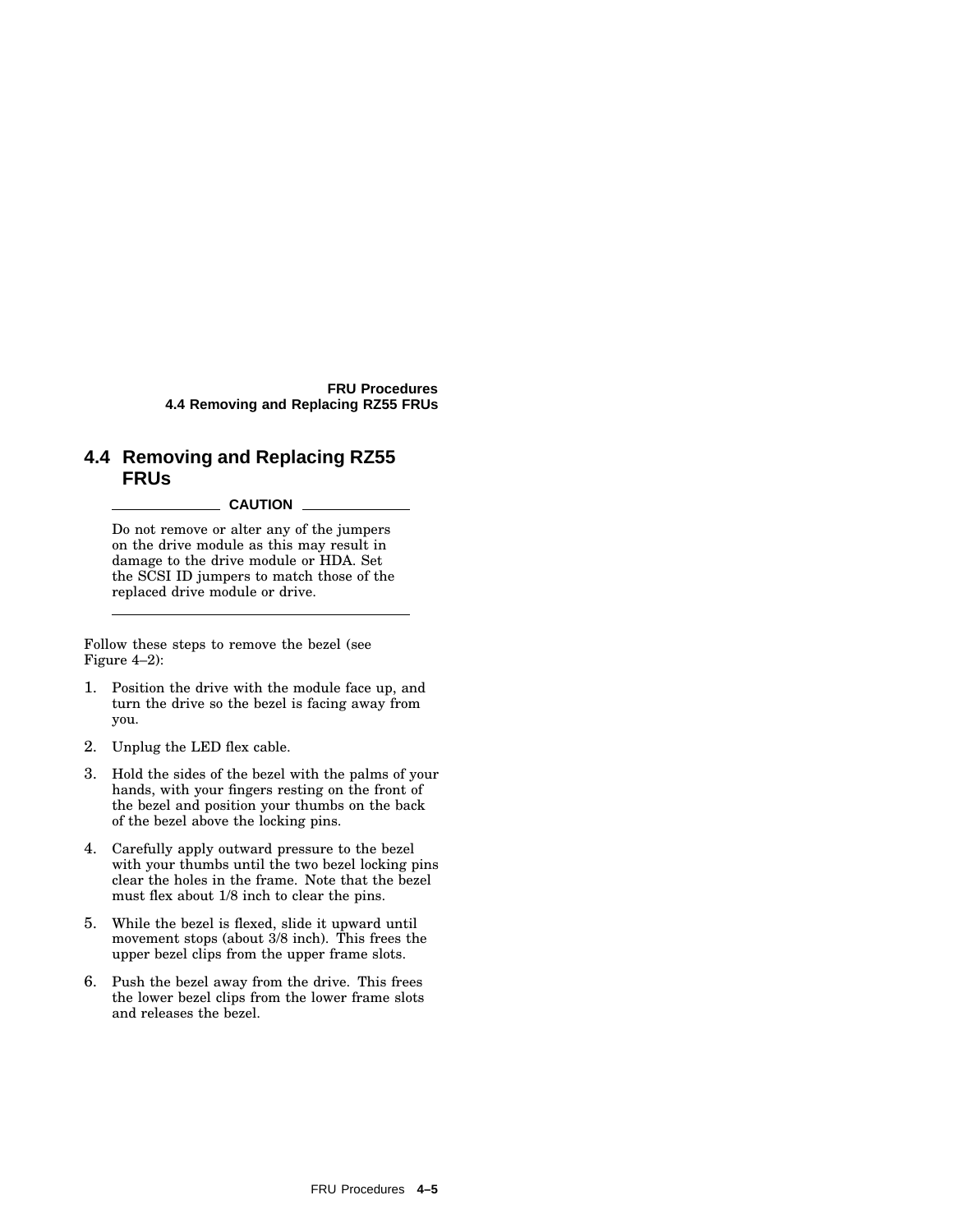**FRU Procedures 4.4 Removing and Replacing RZ55 FRUs**

#### **Figure 4–2 RZ55 Drive Bezel Removal**



Once you have removed the bezel from the drive, follow these steps to remove the drive module (see Figure 4–3):

- 1. Remove the screws labeled 1, 2, 3, and 4.
- 2. Unplug the spindle motor connector at J5.
- 3. Lift the drive module up and out of the drive.
- 4. Unplug the preamplifier cable connector at the auxiliary board.
- 5. Lift the drive module and auxiliary board up and out of the drive.
- 6. Remove the screw and speednut holding the drive module.
- 7. Unplug the auxiliary board from J9 on the drive module.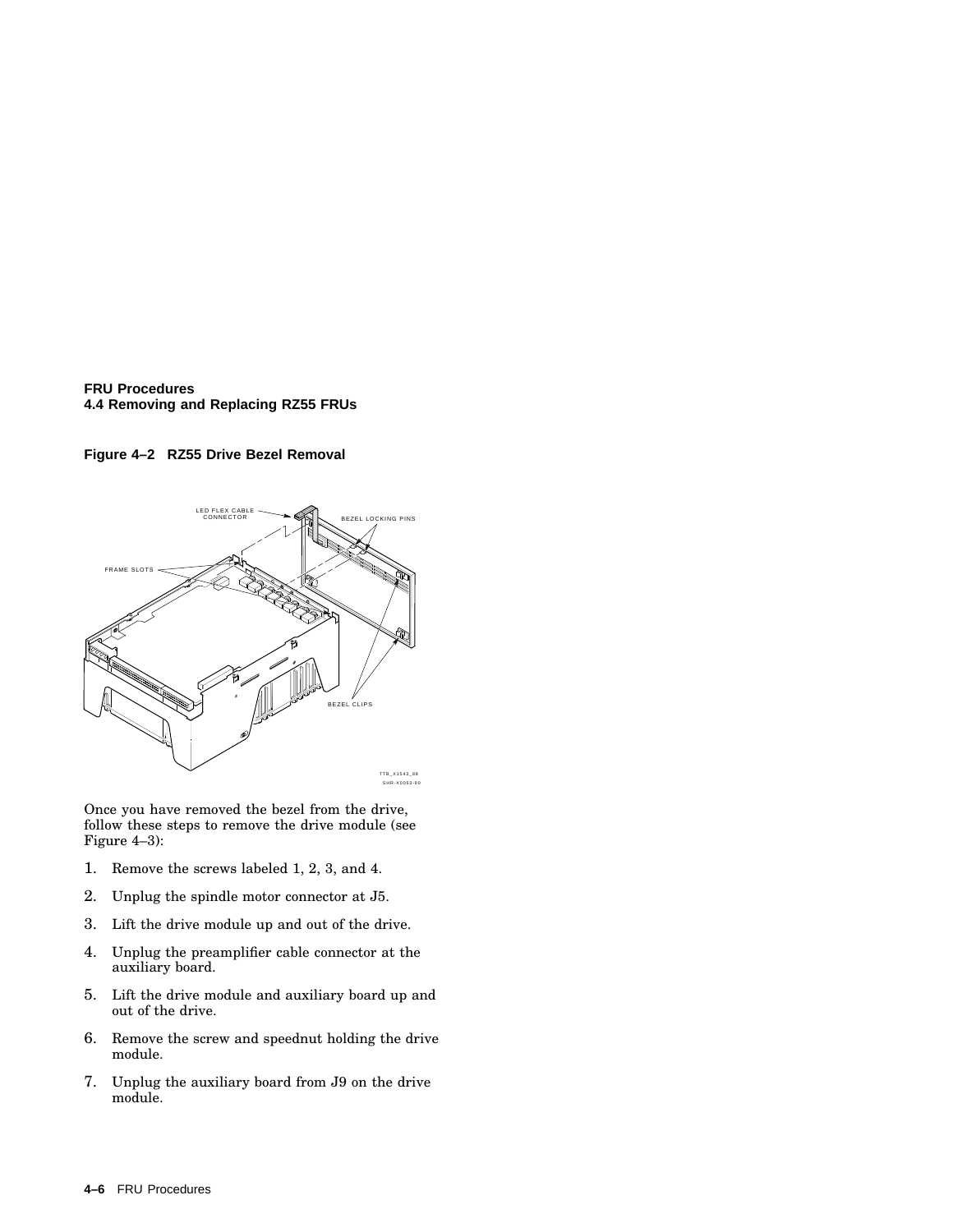#### **FRU Procedures 4.4 Removing and Replacing RZ55 FRUs**

8. Exchange the bad module with the replacement, and check the drive module configuration.

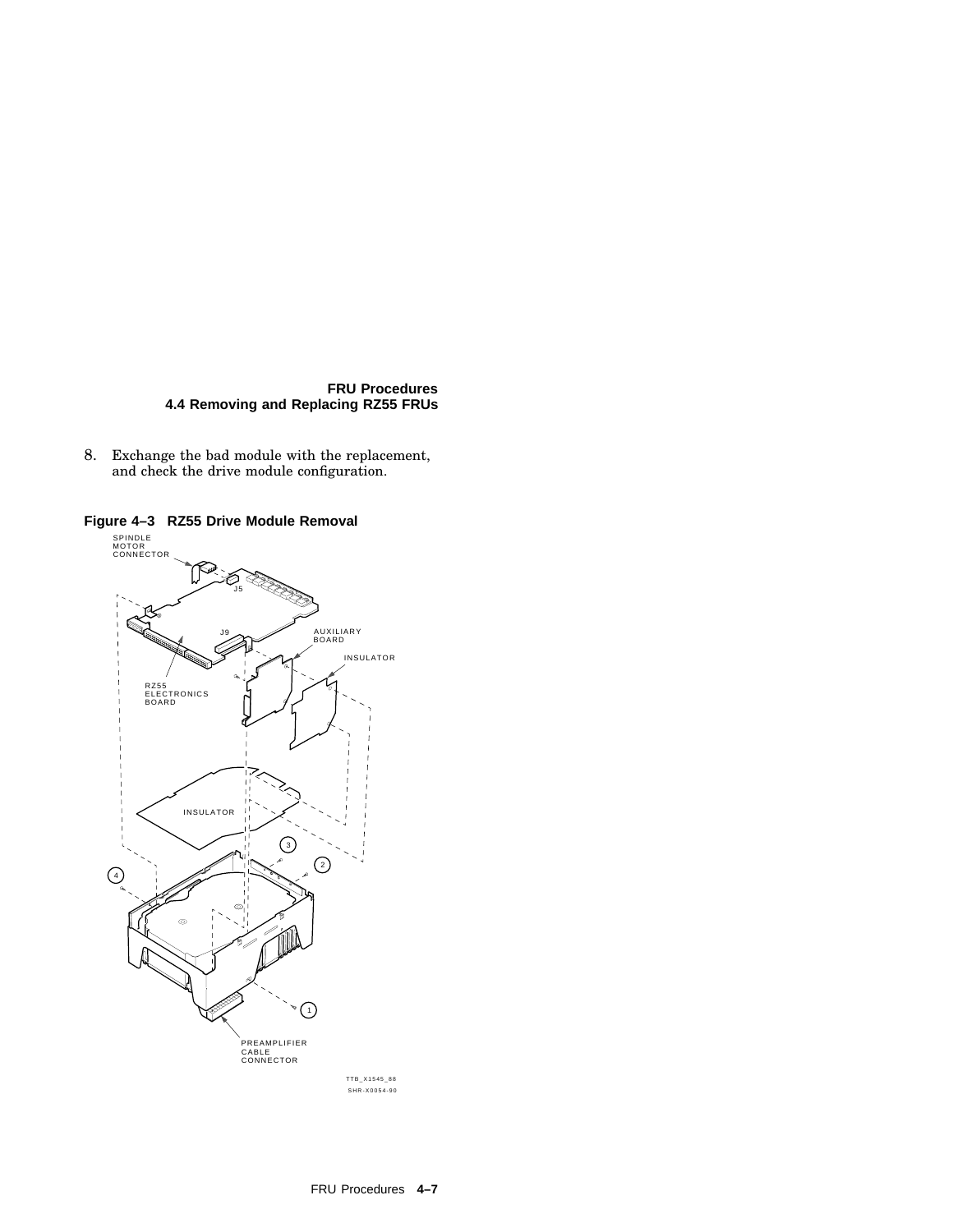**FRU Procedures 4.5 Removing and Replacing RZ56, RZ57, and RZ58 FRUs**

## **4.5 Removing and Replacing RZ56, RZ57, and RZ58 FRUs**

Use the following procedure for the two FRUs of a RZ56 and RZ57 disk drive.

The RZ58 disk drive is a single FRU device. However, if the customer data is critical use this same procedure to replace the failed drive module using the drive module from your spare RZ58-E. If the failure continues, return the spare drive module to the spare RZ58-E HDA and replace the entire failed customer drive.

#### **CAUTION**

Do not remove or alter any of the jumpers on the drive module as this may result in damage to the drive module or HDA. Set the SCSI ID jumpers to match that of the replaced drive module or drive.

To remove the bezel on the RZ56 only, refer to Figure 4–4. (The RZ57 and RZ58 disk drives do not have a bezel.)

- 1. Position the drive with the module face up, and turn the drive so the bezel is facing away from you.
- 2. Unplug the LED flex cable.
- 3. Hold the sides of the bezel with the palms of your hands, with your fingers resting on the front of the bezel. Position your thumbs on the back of the bezel above the locking pins.
- 4. Carefully apply outward pressure to the bezel with your thumbs until the two bezel-locking pins clear the holes in the frame. Note that the bezel must flex about 1/8 inch to clear the pins.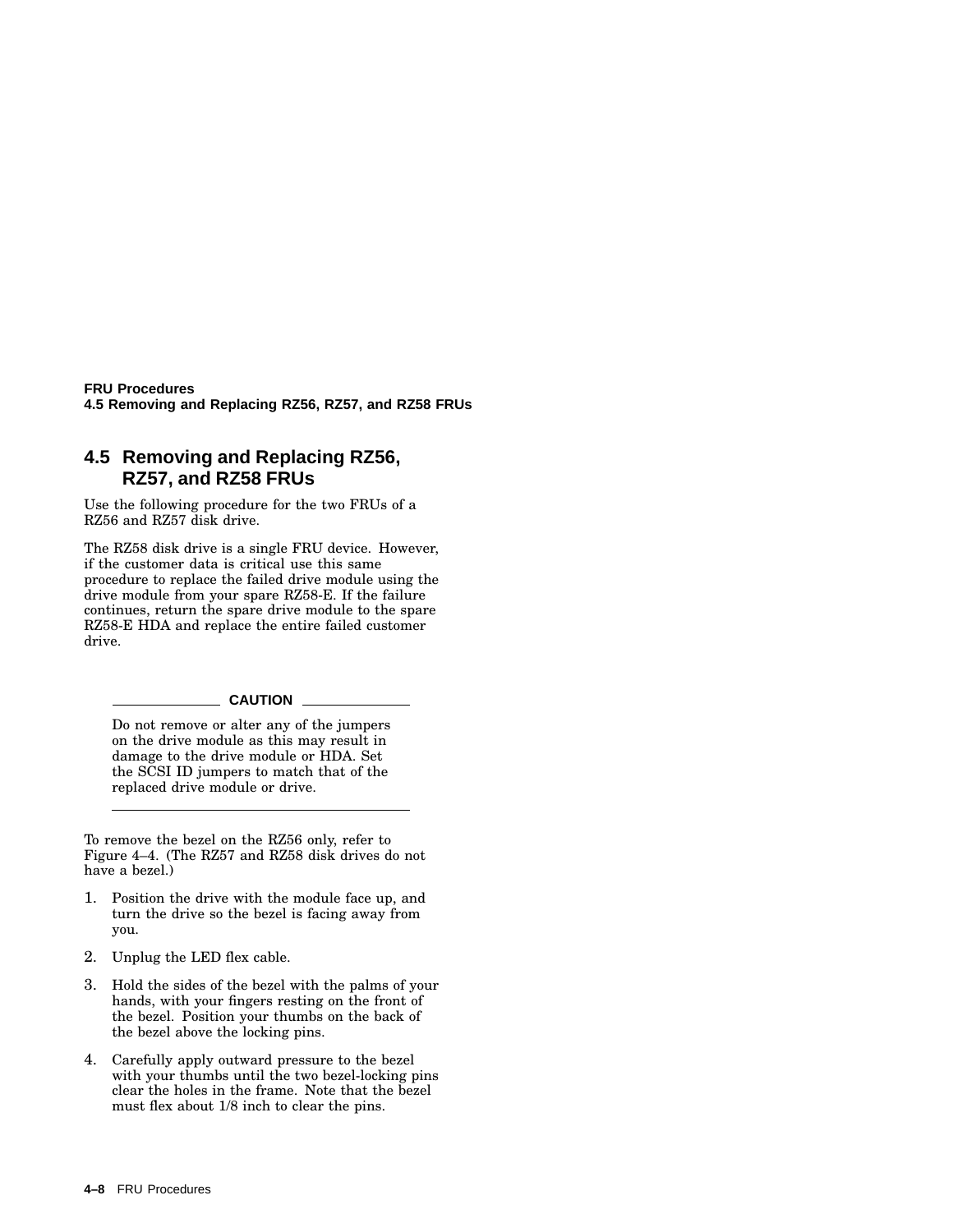#### **FRU Procedures 4.5 Removing and Replacing RZ56, RZ57, and RZ58 FRUs**

- 5. While the bezel is flexed, slide it upward until movement stops (about 3/8 inch). This frees the upper bezel clips from the upper frame slots.
- 6. Push the bezel away from the drive. This frees the lower bezel clips from the lower frame slots and releases the bezel.

**Figure 4–4 RZ56 Bezel Removal**



SHR-X0003-90 To remove the module, follow these steps:

- 1. Remove the screws labeled 1, 2, 3, and 4.
- 2. Unplug the spindle motor connector at J5.
- 3. Lift the drive module up and out of the drive.
- 4. Unplug the data cable connector at J6.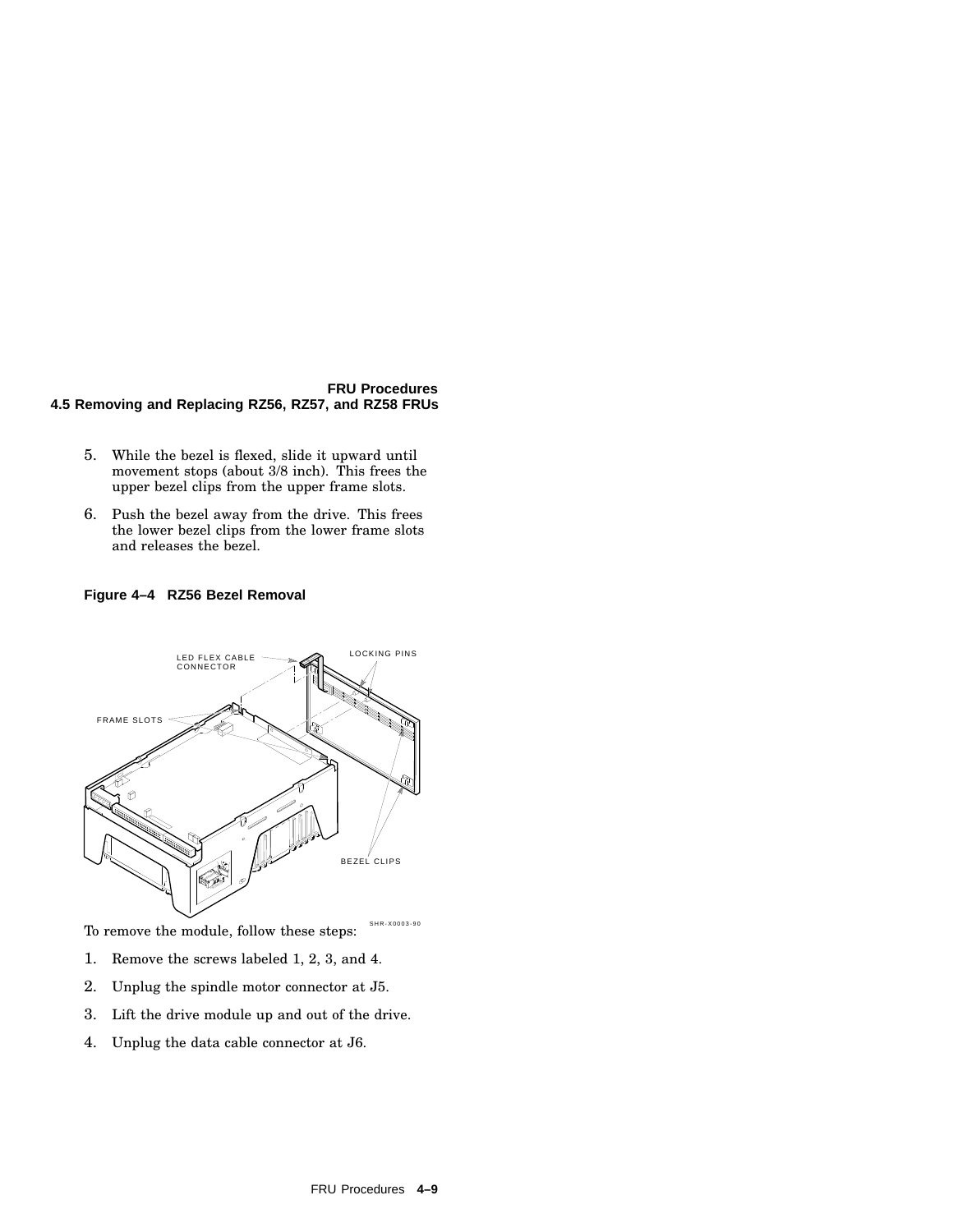#### **FRU Procedures 4.5 Removing and Replacing RZ56, RZ57, and RZ58 FRUs**

- 5. Exchange the bad module with the replacement module, and check the drive module configuration.
- **Figure 4–5 RZ56, RZ57, and RZ58 Drive Module or HDA Removal**

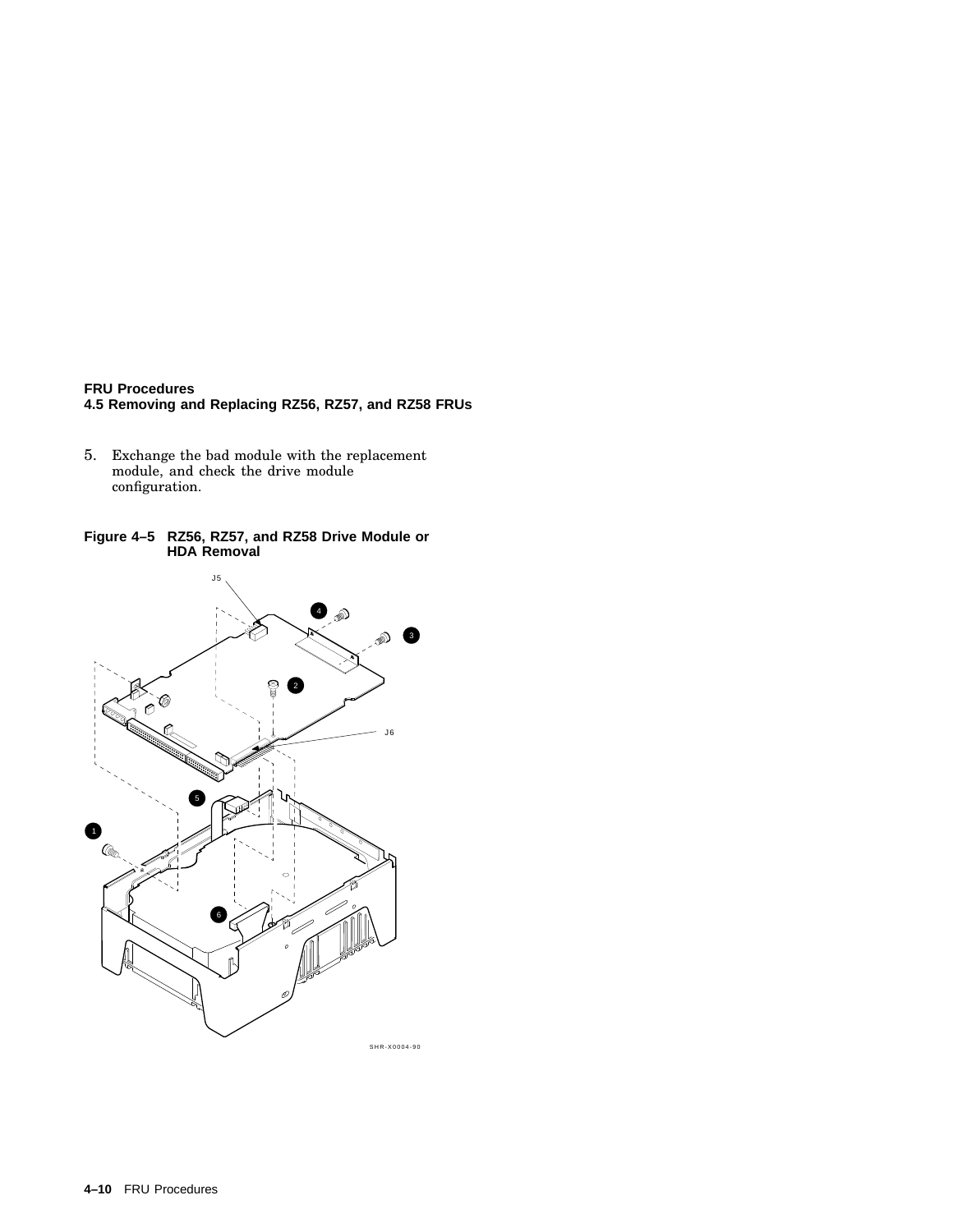**FRU Procedures 4.6 Removing and Replacing RZ73 FRUs**

## **4.6 Removing and Replacing RZ73 FRUs**

#### **CAUTION**

Do not handle the ISE unless you are wearing a properly grounded antistatic wrist strap. When working on the ISE, place it on an antistatic pad.

#### **CAUTION** \_\_\_\_\_\_\_\_

Handle the ISE with care. Excessive shock can cause damage to the HDA.

#### $\_$  CAUTION  $\_$

Do not lose the screws or use screws other than those that come with the device (DEC part number 90-00039-07). Replacement screws must be the same type and size (6/32 x 1/4" flathead) or the HDA might be damaged.

Follow these steps to separate the drive module from the HDA:

- 1. Remove the four screws securing the drive module to the HDA.
- 2. Carefully separate the drive module from the HDA, as shown in Figure 4–6. Be sure to lift the drive module from the end with the DSSI connector, separating the spindle motor from its socket on the drive module. Take care not to stress the flex circuit.
- 3. Carefully remove the connector attaching the flex circuit to the drive module, as shown in Figure 4–7.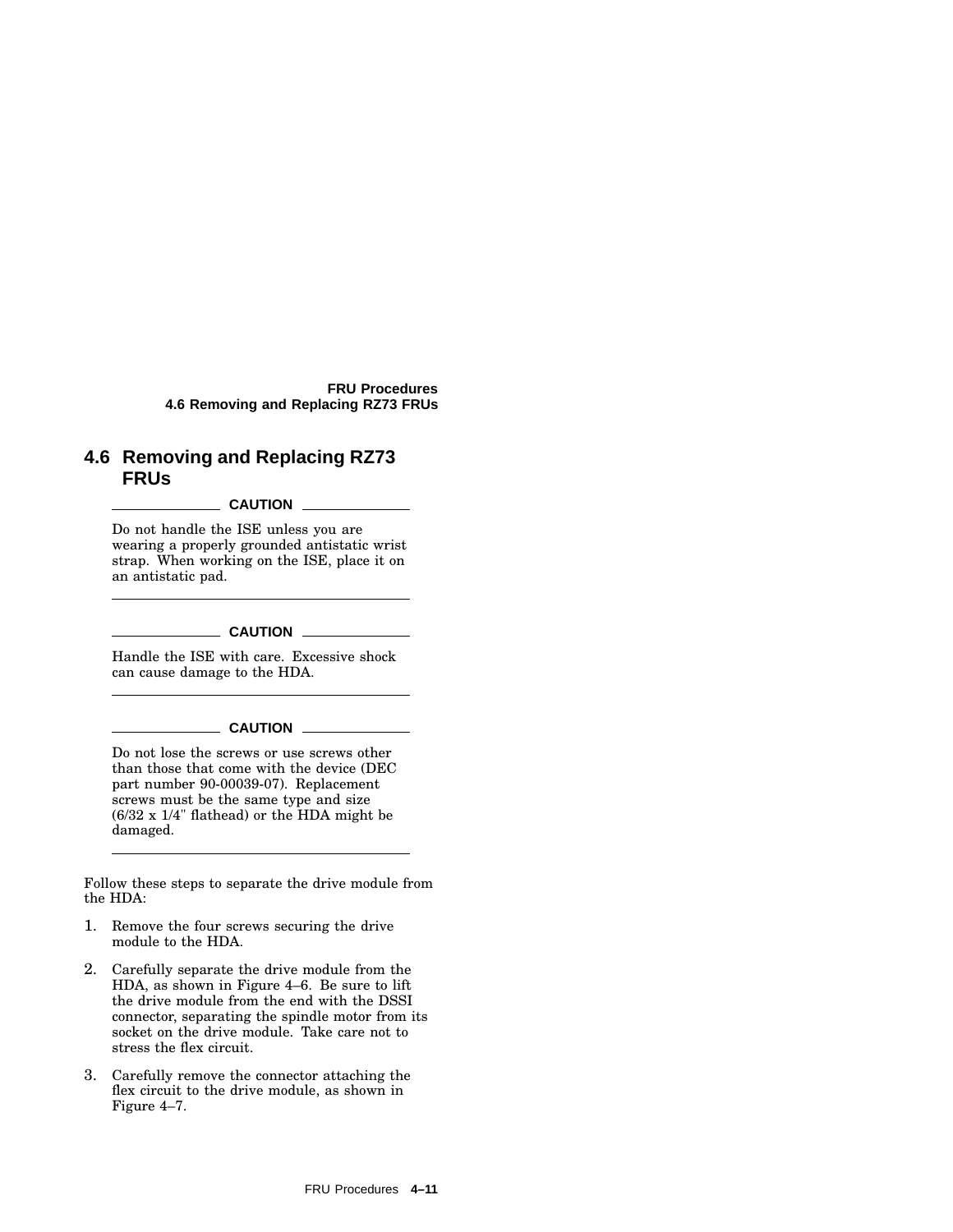**FRU Procedures 4.6 Removing and Replacing RZ73 FRUs**

**Figure 4–6 Separating the RZ73 HDA from the Drive Module**

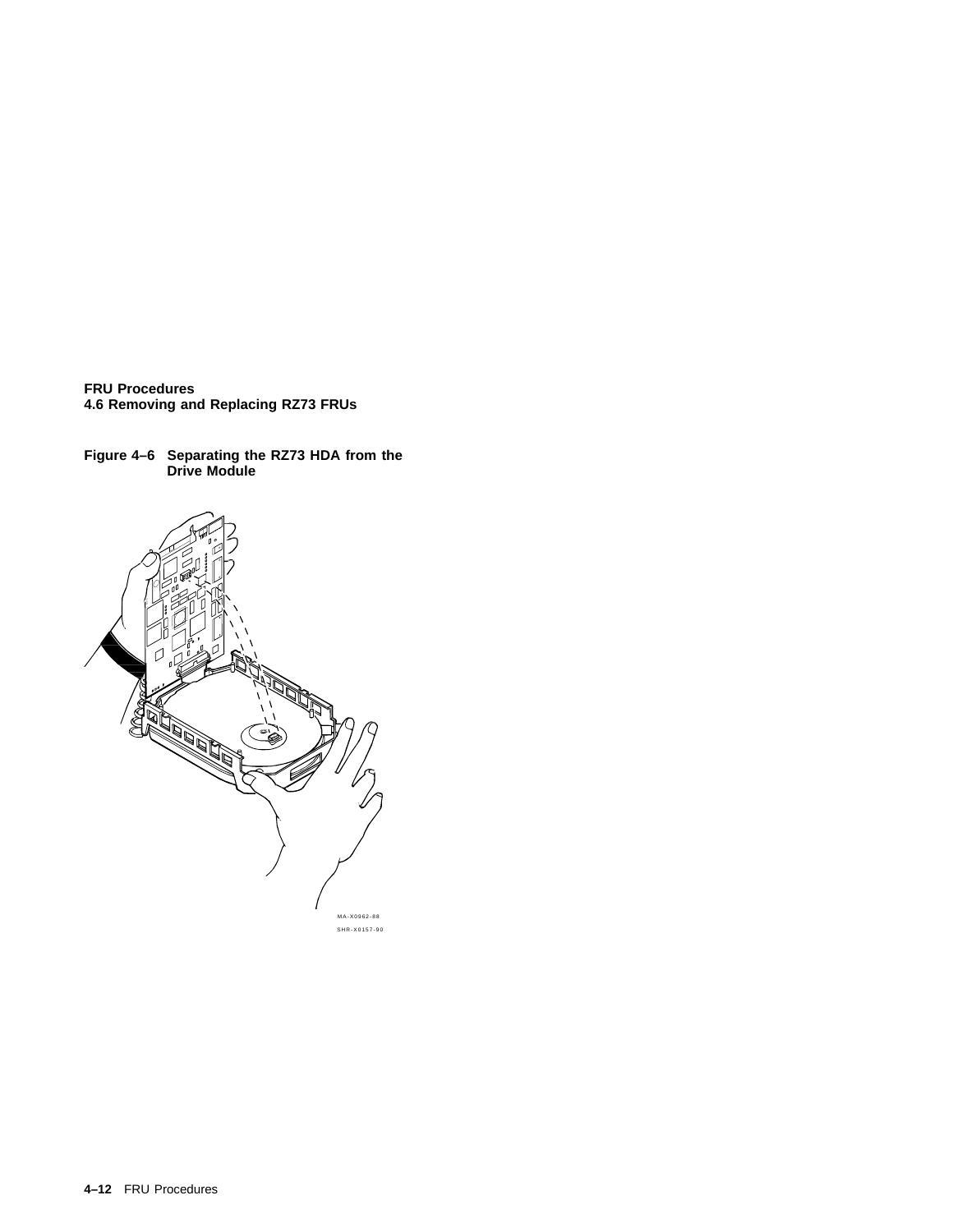





- 4. Replace the faulty FRU and reconnect the flex circuit to the connector on the drive module.
- 5. Swing the drive module into position over the HDA and line up the four screw holes in the module over the corresponding holes in the HDA. Gently apply enough pressure to seat the pins from the spindle motor into the spindlesocket on the drive module.
- 6. Replace the four screws that secure the drive module to the HDA. These screws MUST be tightened firmly, as the drive module is subjected to vibration when the device is running.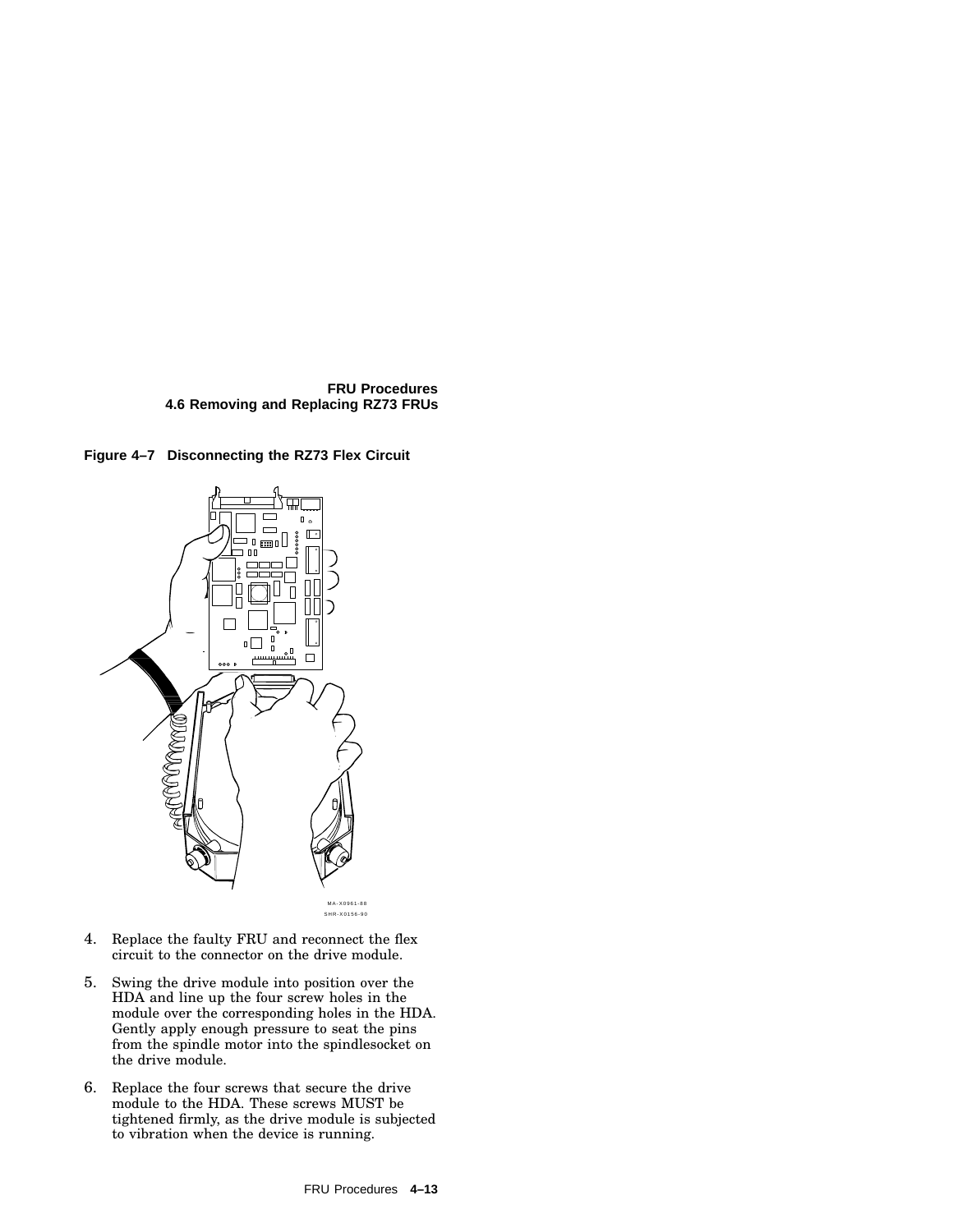#### **FRU Procedures 4.6 Removing and Replacing RZ73 FRUs**

- 7. Reattach any mounting hardware and reinstall the ISE into the enclosure.
- 8. Set the SCSI ID jumpers to match that of the replaced drive module or drive.

**CAUTION** 

Make sure the screws are not touching the HDA.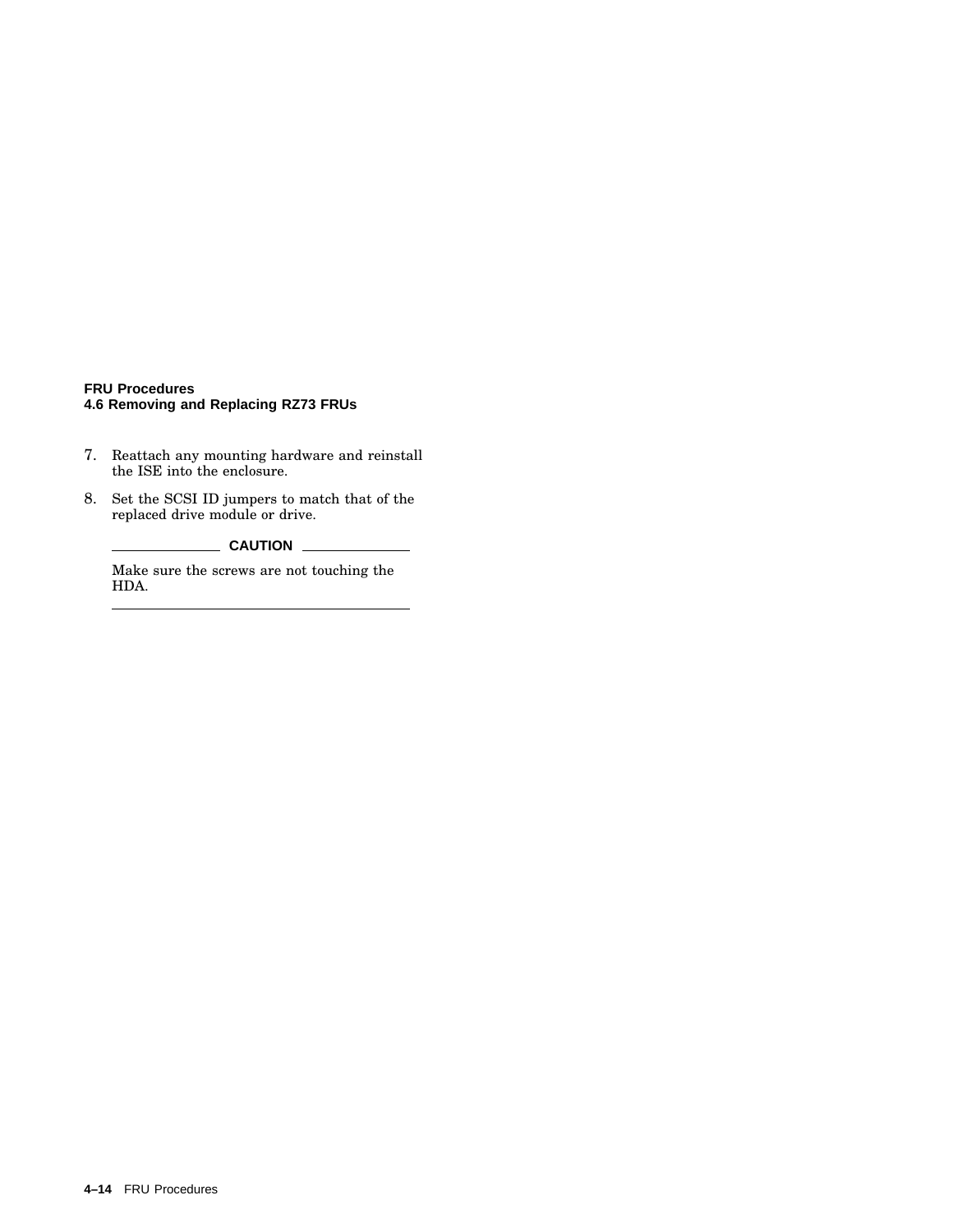# **5**

# **Recommended Spare Parts**

## **RZxx Disk Drive Major FRUs**

| Drive              | <b>Part Number</b> |
|--------------------|--------------------|
| RZ22               | $RZ22-F$           |
| RZ23               | $RZ23-F$           |
| RZ23L              | <b>RZ23L-E</b>     |
| RZ24               | $RZ24-F$           |
| RZ24L              | $RZ24L-0$          |
| RZ25               | RZ25-E             |
| RZ25L              | $RZ25L-E$          |
| RZ <sub>26</sub> B | $RZ26B$ -E         |
| RZ55               | RZ55-E             |
| RZ56               | n/a                |
| RZ57               | n/a                |
| RZ58               | <b>RZ58-E</b>      |
| RZ73               | n/a                |
| <b>ID</b> Jumpers  | <b>Part Number</b> |
| $.019$ inch        | 29-28229-01        |
| $.025$ inch        | 29-28228-01        |
|                    |                    |

## **Continued on the next page.**